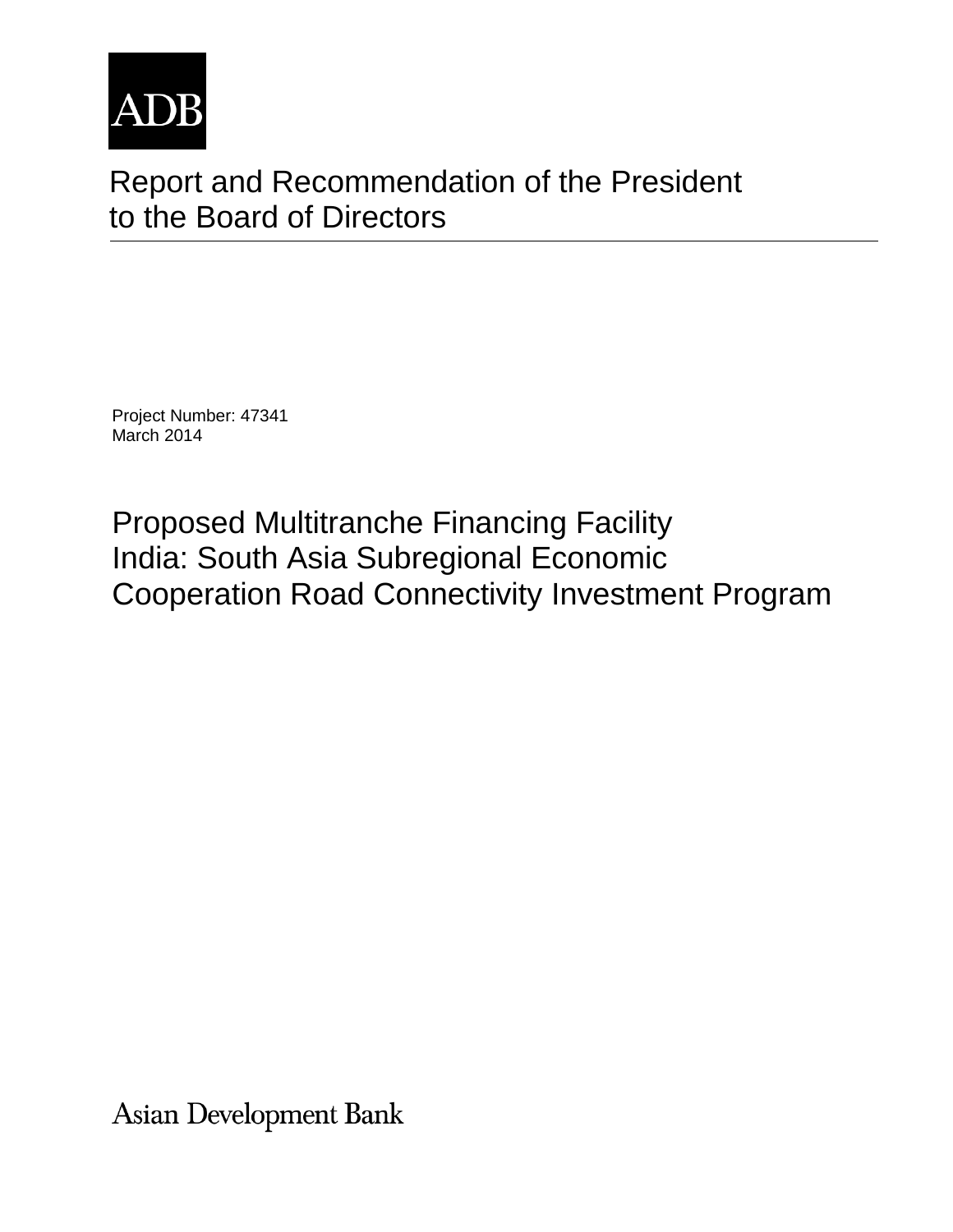## **CURRENCY EQUIVALENTS**

(as of 25 January 2014)

| Currency unit | $\overline{\phantom{0}}$ | India rupee/s (Re/Rs) |
|---------------|--------------------------|-----------------------|
| Re1.00        | $=$                      | \$0.01594             |
| \$1.00        | $=$                      | Rs62.7250             |

#### **ABBREVIATIONS**

| <b>ADB</b>   | Asian Development Bank                            |
|--------------|---------------------------------------------------|
| <b>ASEAN</b> | <b>Association of Southeast Asian Nations</b>     |
| <b>EARF</b>  | environmental assessment and review framework     |
| <b>EIA</b>   | environmental impact assessment                   |
| <b>EPC</b>   | engineering, procurement, and construction        |
| <b>FAM</b>   | facility administration manual                    |
| <b>FFA</b>   | framework financing agreement                     |
| <b>ISC</b>   | implementation support consultant                 |
| <b>MFF</b>   | multitranche financing facility                   |
| <b>MoRTH</b> | Ministry of Road Transport and Highways           |
| <b>MPWD</b>  | <b>Manipur Public Works Department</b>            |
| NB-NER       | North Bengal and Northeastern Region              |
| <b>NGO</b>   | nongovernment organization                        |
| <b>NHDP</b>  | National Highway Development Program              |
| PIU          | project implementation unit                       |
| <b>SAARC</b> | South Asian Association for Regional Cooperation  |
| <b>SASEC</b> | South Asia Subregional Economic Cooperation       |
| <b>SRCIP</b> | <b>SASEC Road Connectivity Investment Program</b> |
| WBPWD        | West Bengal Public Works Department               |

## **NOTES**

- (i) The fiscal year (FY) of the Government of India and its agencies ends on 31 March. FY before a calendar year denotes the year in which the fiscal year ends, e.g., FY2011 ends on 31 March 2011.
- (ii) In this report, "\$" refers to US dollars.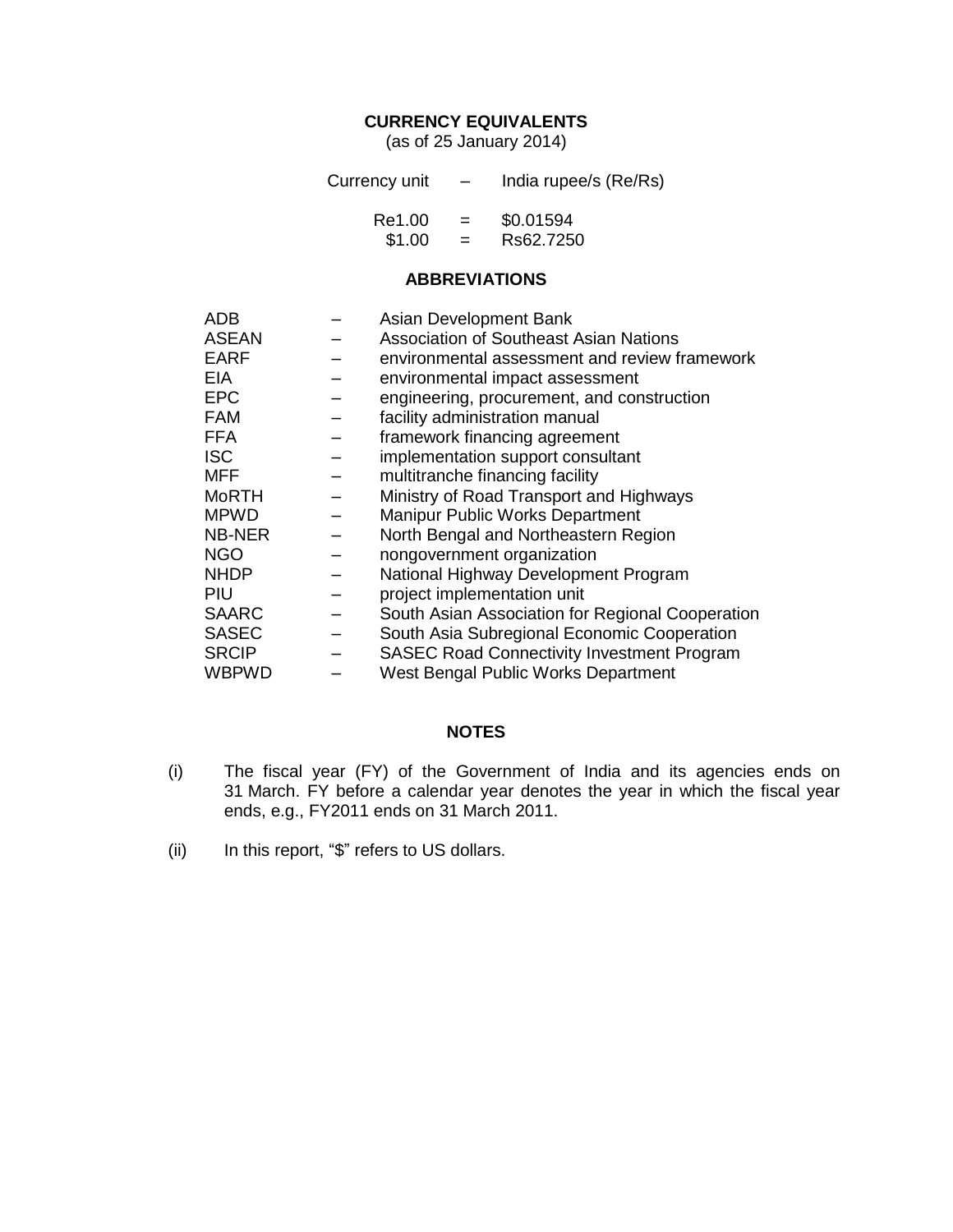| <b>Vice-President</b><br><b>Director General</b> | W. Zhang, Operations 1<br>J. Miranda, South Asia Department (SARD)                                                                                                                                                                                                                                                                                                                                                                                                                                  |
|--------------------------------------------------|-----------------------------------------------------------------------------------------------------------------------------------------------------------------------------------------------------------------------------------------------------------------------------------------------------------------------------------------------------------------------------------------------------------------------------------------------------------------------------------------------------|
| <b>Director</b>                                  | S. Widowati, Transport and Communications Division, SARD                                                                                                                                                                                                                                                                                                                                                                                                                                            |
| <b>Team leader</b><br><b>Team members</b>        | H. Yamaguchi, Unit Head, Project Administration, SARD<br>C.L. Damandl, Senior Counsel, Office of the General Counsel<br>K. Iyengar, Senior Economics Officer, SARD<br>T. Kawabata, Young Professional, SARD<br>H. Koide, Principal Regional Cooperation Specialist, Office of Regional<br>Economic Integration<br>R. Peri, Principal Transport Specialist, SARD<br>T. Sakai, Transport Specialist, SARD<br>K. Yangzom, Environment Specialist, SARD<br>S. Zhao, Social Development Specialist, SARD |
| <b>Peer reviewers</b>                            | D. Hill, Senior Transport Specialist, CWRD<br>N. Singru, Senior Transport Specialist, Central and West Asia<br>Department (CWRD)<br>Z. Wu, Transport Specialist, CWRD                                                                                                                                                                                                                                                                                                                               |

In preparing any country program or strategy, financing any project, or by making any designation of or reference to a particular territory or geographic area in this document, the Asian Development Bank does not intend to make any judgments as to the legal or other status of any territory or area.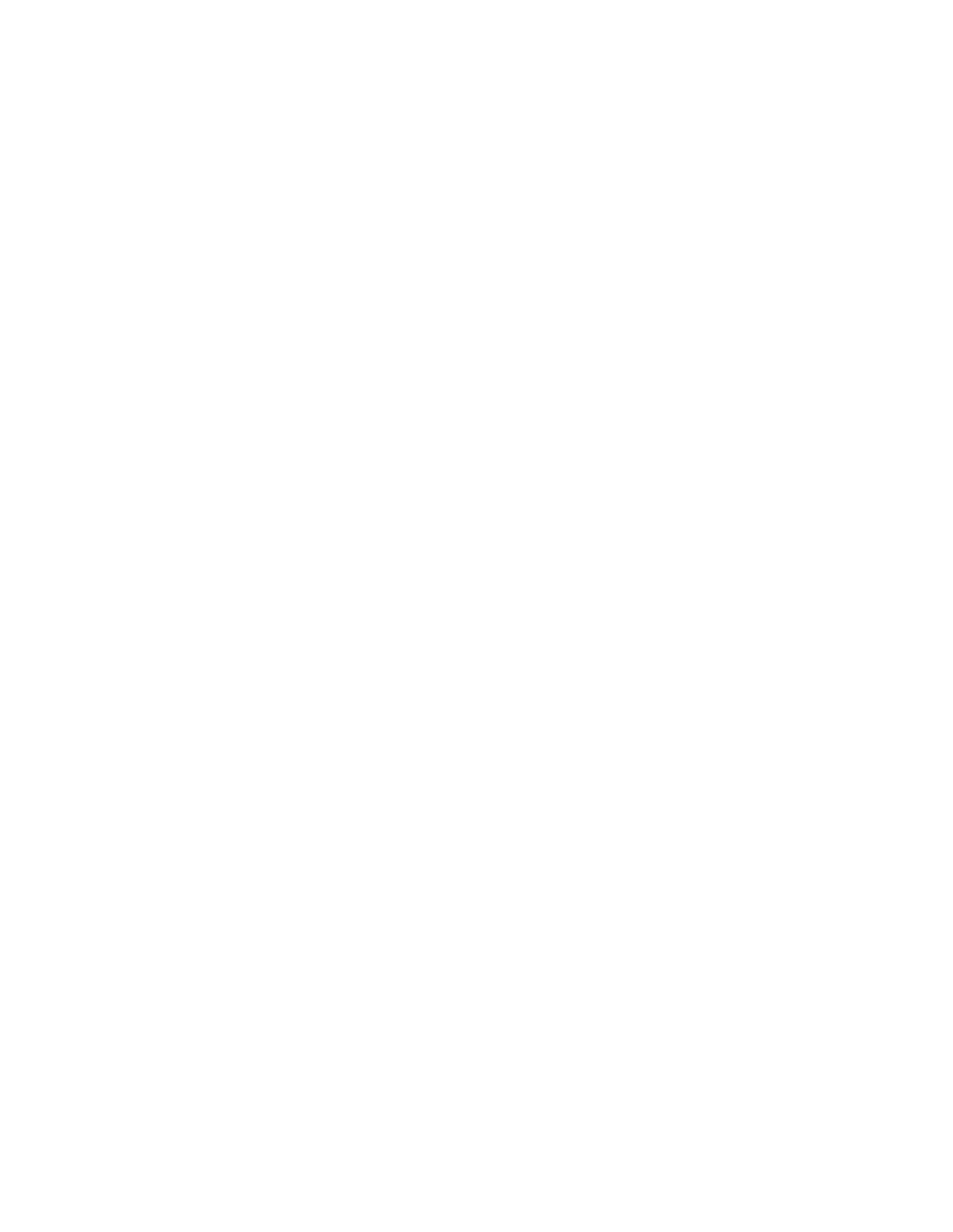# **CONTENTS**

|      |                                                                                                                                                                     | Page                                                      |
|------|---------------------------------------------------------------------------------------------------------------------------------------------------------------------|-----------------------------------------------------------|
|      | <b>INVESTMENT PROGRAM AT A GLANCE</b>                                                                                                                               |                                                           |
| I.   | THE PROPOSAL                                                                                                                                                        | 1                                                         |
| ΙΙ.  | THE INVESTMENT PROGRAM                                                                                                                                              | 1                                                         |
|      | Rationale<br>Α.<br>В.<br>Impact and Outcome<br>C.<br>Outputs<br>D.<br><b>Investment and Financing Plans</b><br>Е.<br><b>Implementation Arrangements</b>             | 1<br>3<br>4<br>4<br>5                                     |
| III. | DUE DILIGENCE                                                                                                                                                       | 6                                                         |
|      | Technical<br>А.<br><b>Economic and Financial</b><br>B.<br>C. Governance<br>D. Poverty and Social<br>Е.<br>Safeguards<br>F.,<br><b>Risks and Mitigating Measures</b> | 6<br>$\,6$<br>$\overline{7}$<br>$\overline{7}$<br>8<br>10 |
| IV.  | <b>ASSURANCES</b>                                                                                                                                                   | 10                                                        |
| V.   | <b>RECOMMENDATION</b>                                                                                                                                               | 10                                                        |
|      | <b>APPENDIXES</b>                                                                                                                                                   |                                                           |
| 1.   | Design and Monitoring Framework for the Investment Program                                                                                                          | 11                                                        |
| 2.   | <b>List of Linked Documents</b>                                                                                                                                     | 13                                                        |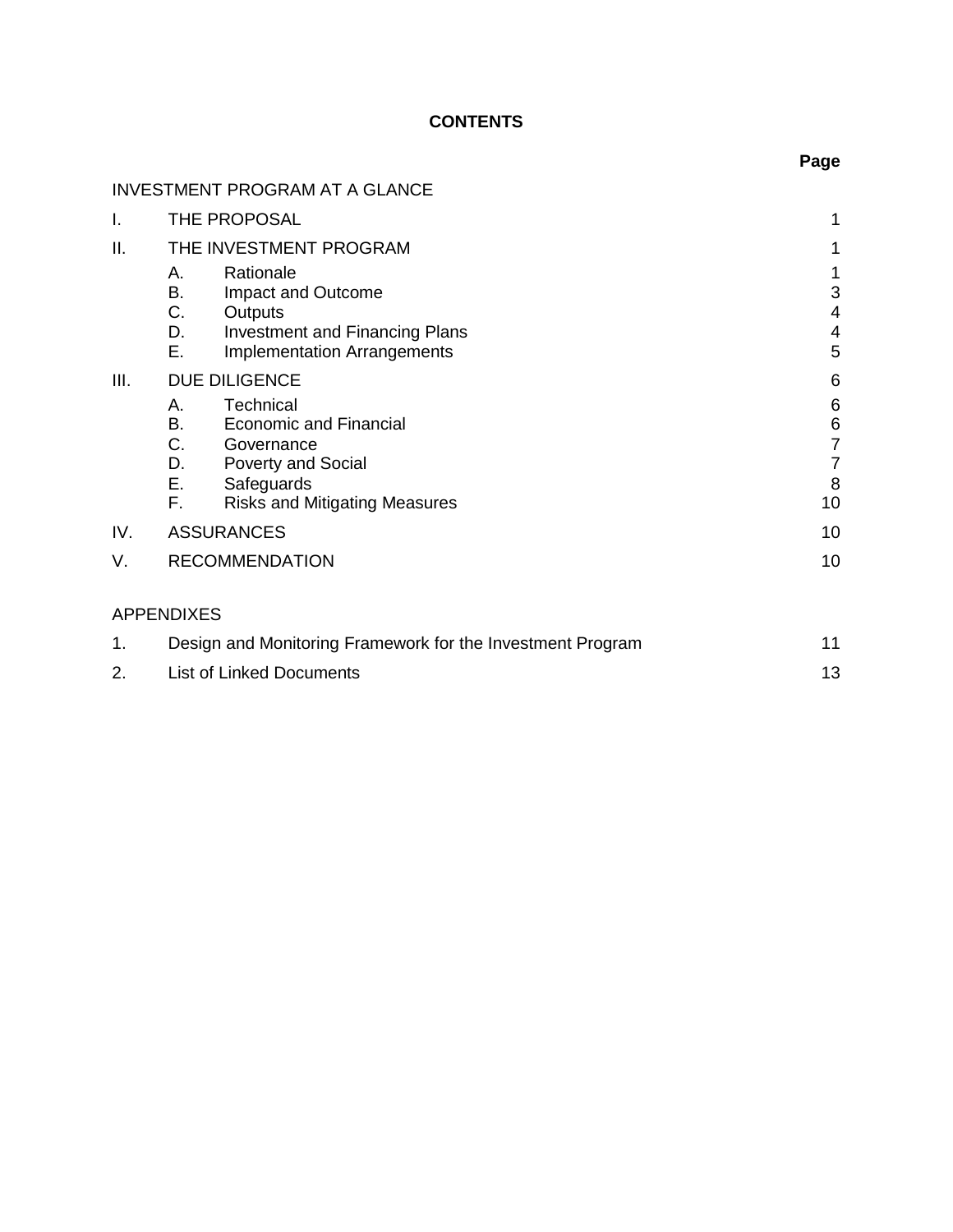# **INVESTMENT PROGRAM AT A GLANCE**

<span id="page-5-0"></span>

| 1. Project Name: SASEC Road Connectivity Investment Program |               |                                        |        |                                                |                                |               |                            |                                              | 2. Project Number: 47341                                     |     |                            |           |
|-------------------------------------------------------------|---------------|----------------------------------------|--------|------------------------------------------------|--------------------------------|---------------|----------------------------|----------------------------------------------|--------------------------------------------------------------|-----|----------------------------|-----------|
| 3. Country: India                                           |               |                                        |        | 4. Department/Division:                        |                                |               |                            | Department/Transport<br>South<br>Asia<br>and |                                                              |     |                            |           |
|                                                             |               |                                        |        |                                                | <b>Communications Division</b> |               |                            |                                              |                                                              |     |                            |           |
| 5. Sector Classification:                                   |               |                                        |        |                                                |                                |               |                            |                                              |                                                              |     |                            |           |
|                                                             |               | <b>Sectors</b>                         |        |                                                |                                |               | Primary                    |                                              | <b>Subsectors</b>                                            |     |                            |           |
|                                                             |               | Transport,<br>communication technology | and    | information                                    |                                | and           | √                          |                                              | Road transport                                               |     |                            |           |
| 6. Thematic Classification:                                 |               |                                        |        |                                                |                                |               |                            |                                              |                                                              |     |                            |           |
|                                                             |               | <b>Themes</b>                          |        |                                                |                                |               | Primary                    |                                              | <b>Subthemes</b>                                             |     |                            |           |
| Economic growth                                             |               |                                        |        |                                                |                                |               | √                          |                                              | Promoting economic efficiency and                            |     |                            |           |
|                                                             |               |                                        |        | Regional cooperation and integration           |                                |               |                            |                                              | enabling business environment<br>Cross-border infrastructure |     |                            |           |
|                                                             |               |                                        |        |                                                |                                |               |                            |                                              |                                                              |     |                            |           |
|                                                             |               | Private sector development             |        |                                                |                                |               |                            |                                              | Public sector goods and services                             |     |                            |           |
|                                                             |               |                                        |        |                                                |                                |               |                            |                                              | essential<br>development                                     | for | private                    | sector    |
| 6a. Climate Change Impact                                   |               |                                        |        |                                                |                                |               |                            |                                              | 6b. Gender Mainstreaming                                     |     |                            |           |
|                                                             |               |                                        |        |                                                |                                |               |                            |                                              | Gender equity theme (GEN)                                    |     |                            |           |
| Adaptation                                                  |               |                                        | Medium |                                                |                                |               |                            |                                              | Effective gender mainstreaming                               |     |                            |           |
| Mitigation                                                  |               |                                        | Low    |                                                |                                |               |                            |                                              | (EGM)                                                        |     |                            |           |
|                                                             |               |                                        |        |                                                |                                |               |                            |                                              | Some gender elements (SGE)                                   |     |                            | $\sqrt{}$ |
|                                                             |               |                                        |        |                                                |                                |               |                            |                                              | No gender elements (NGE)                                     |     |                            |           |
| 7. Targeting Classification:                                |               |                                        |        |                                                |                                |               |                            |                                              | 8. Location Impact:                                          |     |                            |           |
|                                                             |               |                                        |        | <b>Targeted Intervention</b>                   |                                |               |                            |                                              | National                                                     |     |                            | High      |
| General                                                     |               | Geographic                             |        | <b>Millennium</b>                              |                                | <b>Income</b> |                            |                                              | Regional                                                     |     |                            | High      |
| <b>Intervention</b>                                         |               | dimensions of                          |        | development                                    |                                | poverty at    |                            |                                              |                                                              |     |                            |           |
|                                                             |               | inclusive growth                       |        | goals                                          |                                | household     |                            |                                              |                                                              |     |                            |           |
| $\sqrt{}$                                                   |               |                                        |        |                                                |                                | level         |                            |                                              |                                                              |     |                            |           |
| 9. Project Risk Categorization: Complex                     |               |                                        |        |                                                |                                |               |                            |                                              |                                                              |     |                            |           |
|                                                             |               |                                        |        |                                                |                                |               |                            |                                              |                                                              |     |                            |           |
|                                                             |               |                                        |        |                                                |                                |               |                            |                                              |                                                              |     |                            |           |
|                                                             |               |                                        |        |                                                |                                |               |                            |                                              |                                                              |     |                            |           |
| 10. Safeguards Categorization for Tranche 1:                |               |                                        |        |                                                |                                |               |                            |                                              |                                                              |     |                            |           |
|                                                             |               |                                        |        | Environment                                    |                                |               |                            |                                              | Α                                                            |     |                            |           |
|                                                             |               |                                        |        | Involuntary resettlement<br>Indigenous peoples |                                |               |                            |                                              | A<br>C                                                       |     |                            |           |
| 11. ADB Financing:                                          |               |                                        |        |                                                |                                |               |                            |                                              |                                                              |     |                            |           |
|                                                             |               | Sovereign/Nonsovereign                 |        | <b>Modality</b>                                |                                |               |                            | <b>Source</b>                                |                                                              |     | <b>Amount (\$ Million)</b> |           |
|                                                             | Sovereign     |                                        |        | <b>MFF</b>                                     |                                |               |                            |                                              | <b>Ordinary Capital Resources</b>                            |     |                            | 500.0     |
| Total                                                       |               |                                        |        |                                                |                                |               |                            |                                              |                                                              |     |                            | 500.0     |
| 12. Cofinancing: None                                       |               |                                        |        |                                                |                                |               |                            |                                              |                                                              |     |                            |           |
|                                                             |               |                                        |        |                                                |                                |               |                            |                                              |                                                              |     |                            |           |
| 13. Counterpart Financing:                                  |               |                                        |        |                                                |                                |               |                            |                                              |                                                              |     |                            |           |
|                                                             | <b>Source</b> |                                        |        |                                                |                                |               | <b>Amount (\$ Million)</b> |                                              |                                                              |     |                            |           |
| Central<br>Government                                       |               |                                        |        | and                                            |                                |               |                            |                                              |                                                              |     | 261.6                      |           |
| Manipur State Government                                    |               |                                        |        |                                                |                                |               |                            |                                              |                                                              |     |                            |           |
| 14. Aid Effectiveness:                                      |               |                                        |        | Total                                          |                                |               |                            |                                              |                                                              |     |                            | 261.6     |
|                                                             |               |                                        |        | Parallel project implementation unit           |                                |               |                            |                                              | No                                                           |     |                            |           |
|                                                             |               |                                        |        |                                                |                                |               |                            |                                              | Yes                                                          |     |                            |           |
| Program-based approach                                      |               |                                        |        |                                                |                                |               |                            |                                              |                                                              |     |                            |           |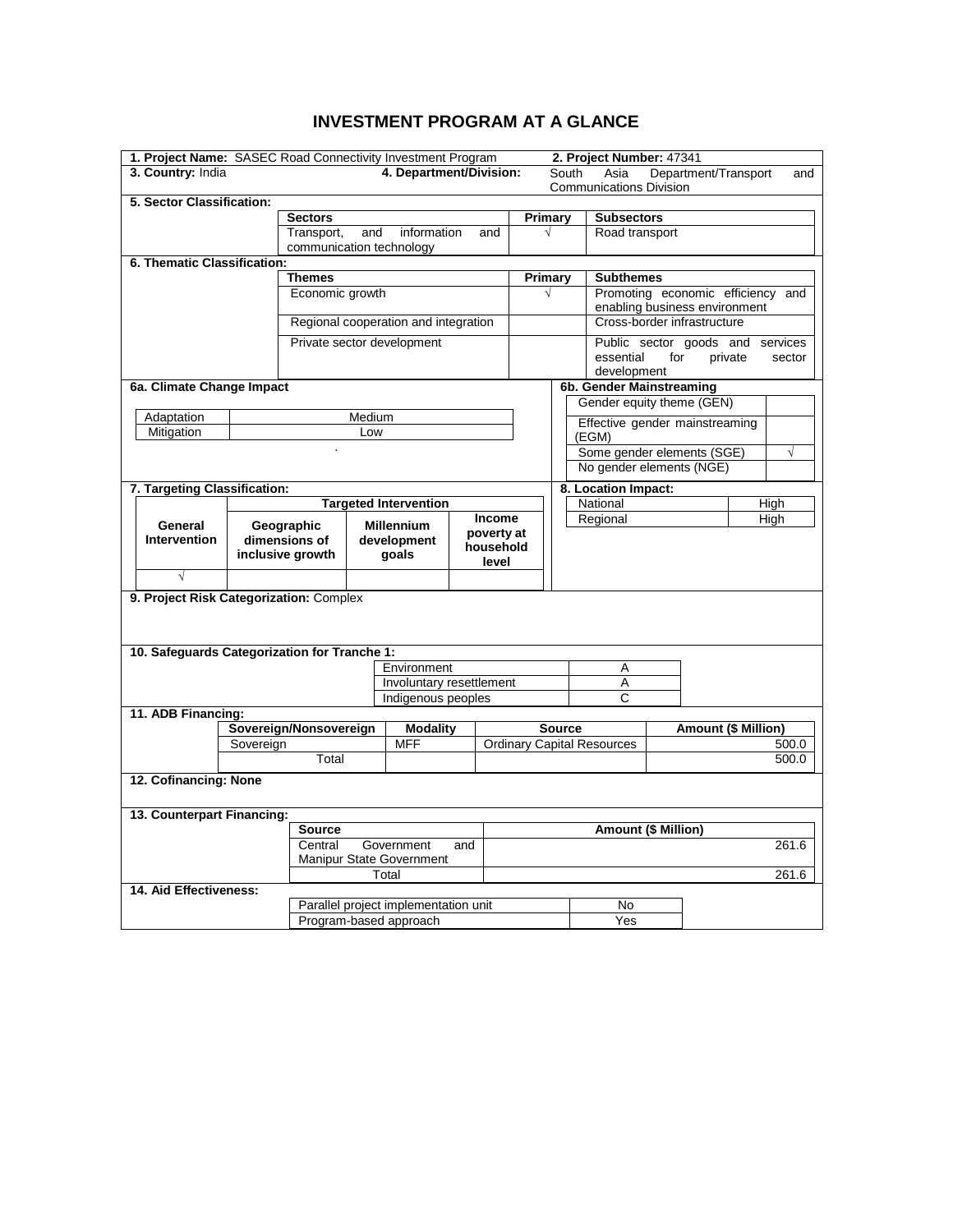# **I. THE PROPOSAL**

<span id="page-6-0"></span>1. I submit for your approval the following report and recommendation on a proposed multitranche financing facility (MFF) to India for the South Asia Subregional Economic Cooperation (SASEC) Road Connectivity Investment Program (SRCIP). The design and monitoring framework is in Appendix 1.

2. SRCIP will improve the road connectivity and efficiency of the international trade corridor by expanding about 500 kilometers (km) of roads in the North Bengal and Northeastern Region (NB-NER) of India. The project area under SRCIP is a key strategic thoroughfare integrating South and Southeast Asia, and bordering Bangladesh, Bhutan, Myanmar, and Nepal. Improvements in road connectivity in NB-NER will enable efficient and safe transport within India and regionally with other SASEC member countries.<sup>1</sup> Ultimately, SRCIP will pave the way from India and other South Asian countries to Myanmar, and further afield to link with the Association of Southeast Asian Nations (ASEAN). SRCIP was endorsed by the SASEC trade facilitation and transport working group meeting in Singapore on 30 October 2013.

# **II. THE INVESTMENT PROGRAM**

# <span id="page-6-2"></span><span id="page-6-1"></span>**A. Rationale**

3. Although South Asia is one of the fastest growing economic regions in the world, intraregional trade is still only some 2% of total trade, compared with 25% in ASEAN, 40% in North American Free Trade Agreement countries, and 63% in the European Union. While free trade movements are being agreed and implemented, investment needs to be stimulated through improved road and cross-border connectivity, particularly in less developed areas like NB-NER.

4. Road transport is the dominant mode among SASEC countries, accounting for 65%– 70% or more of freight movement. Since most trade between India and its neighbors is by road, the role of road transport is expected to increase with development and the easing of crossborder trade restrictions. Trade between SASEC countries via India to Myanmar and Thailand is currently by sea, which makes exchanges slow and expensive, especially for landlocked countries and NB-NER. Cross-border trade by road between India and Myanmar comprises only 1.5% of the total road-based cross-border trade of Myanmar (\$1.1 billion), against 70% with the People's Republic of China and 26% with Thailand. Industry estimates suggest that improved connectivity through the India–Myanmar–Thailand trilateral highway could increase India's trade with ASEAN to about \$100 billion by 2020.

5. One of the major constraints for regional connectivity is the "last-mile" connectivity between the in-country trunk road network and neighboring countries, which is often left out of development plans. This is the case in NB-NER where the in-country trunk road has four-lanes and is mostly in good condition under the government's National Highway Development Program (NHDP) while extensions from the trunk road to neighboring countries are generally narrow two-lane roads in poor condition. The annual average traffic on these last-mile stretches is generally 20,000–30,000 passenger car units along the trunk road to only 3,000–9,000 passenger car units near the border, mainly because of the limited road capacity which is exacerbated by cross-border transport inefficiency. In general, the road network capacity in NB-NER is limited by geographic constraints, limited availability of land, and increased congestion. Security concerns in border areas also lower network utilization. Nonetheless, improving

<sup>&</sup>lt;sup>1</sup> Comprising Bangladesh, Bhutan, India, and Nepal.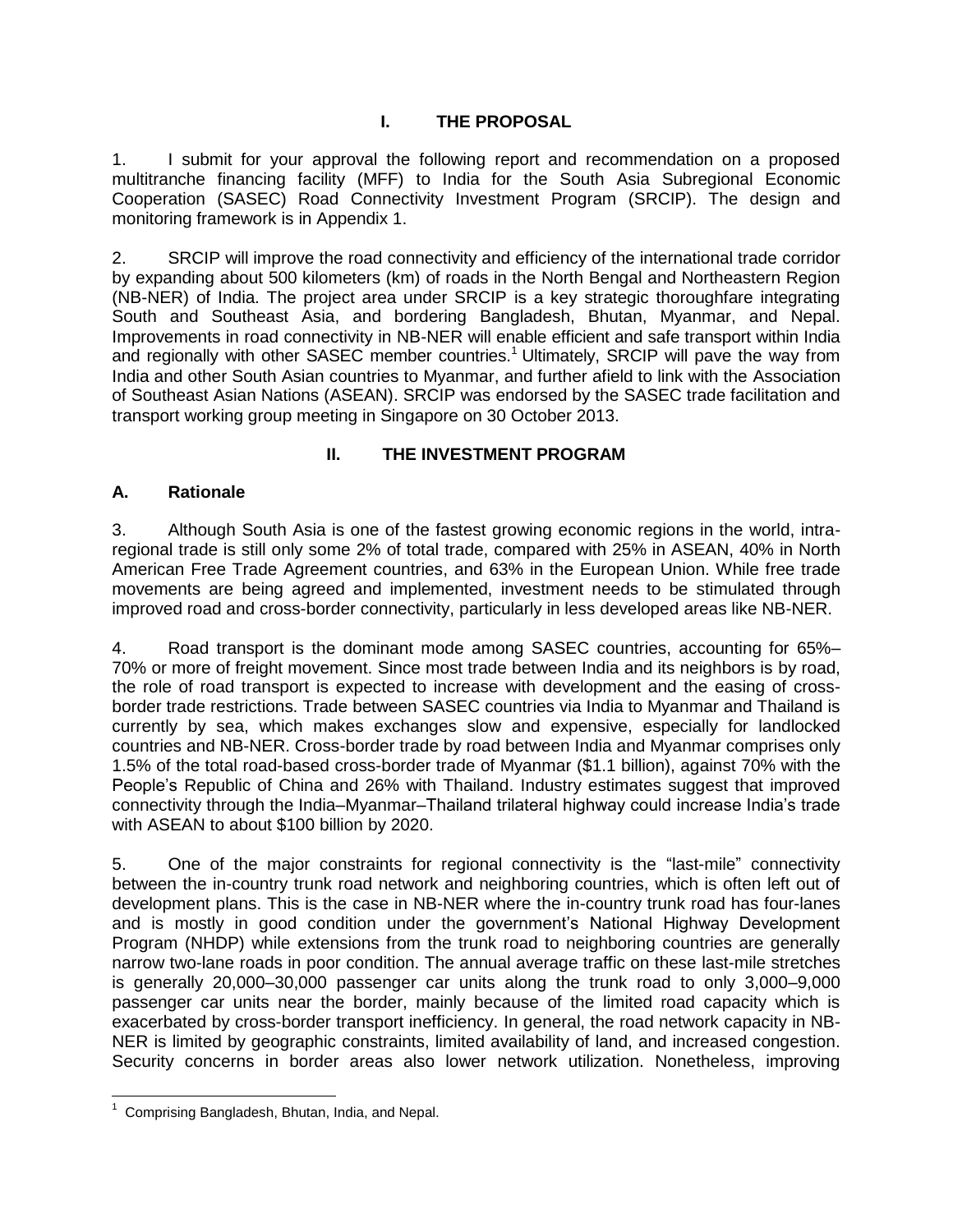connectivity in NB-NER is the key to regional integration of South and Southeast Asia. Improved road capacity and conditions, along with easing of cross-border movement restrictions, will increase trade and the resultant traffic and network utilization, and will ultimately improve the security situation in the region and cross-border transport efficiency.

6. Four regional platforms involving India provide strategic direction for regional transport connectivity: (i) Bay of Bengal Initiative for Multi-Sectoral Technical and Economic Cooperation (BIMSTEC),<sup>2</sup> (ii) South Asian Association for Regional Cooperation (SAARC), (iii) SASEC, and (iv) the United Nations Economic and Social Commission for Asia and the Pacific (UNESCAP). The UNESCAP Asian Highway Network provides interregional priority roads for South Asia, while the SAARC highway corridors provide intra-subregional priority roads for South Asia. BIMSTEC has developed a policy framework and strategy for regional connectivity.

7. Investment in last-mile connectivity is in line with the central government's prioritization of the non-NHDP network, which contributes directly to regionally balanced and inclusive growth for remote, economically lagging or challenging regions. During the Five-Year Plan, FY2012—  $FY2016<sup>3</sup>$  the broad assessment of investment needs for the non-NHDP network with state public works departments is about Rs570 billion, out of which Rs74 billion is expected to be mobilized from the private sector and Rs108 billion will be an external assistance loan. The central government is also finalizing a regional road connectivity program (Fostering Regional Connectivity: Widening and Upgrade of Highways Along the International Borders). This program targets 1,000 km at a cost of about Rs65,000 million. Financing from the Asian Development Bank (ADB) can be effectively utilized for last-mile connectivity to strengthen both intra-SASEC and SASEC–Myanmar connectivity by leveraging public–private partnership projects undertaken for the trunk road network under the NHDP.

8. ADB is supporting the development of major international roads in neighboring countries, and strengthening customs systems. Land customs stations with Bhutan, Bangladesh, Myanmar, and Nepal are under development with support from the respective governments and ADB.<sup>4</sup> SRCIP is part of the critical development for regional connectivity.

9. India's road sector faces several issues, including inefficient implementation, poor road asset management, high incidence of road accidents, and vehicle overloading. The government is confronting these deficiencies through various initiatives and support from development partners. For national highways, the World Bank's National Highway Interconnectivity Investment Program is expected to provide substantial support to the Ministry of Road Transport and Highways (MoRTH) to implement contracting and institutional reform measures and to develop sector policies with emphasis on road safety. For state road agencies in NB-NER, including Manipur Public Works Department (MPWD), which will implement state roads improvement under SRCIP, capacity development support is ongoing through technical assistance together with the ADB-assisted Northeastern State Road Investment Program<sup>5</sup> for road asset management, road safety quality systems, and institutional strengthening.

10. SRCIP will include the first stage of the government regional connectivity program. The planned investments under SRCIP underline the connectivity with neighboring countries

<sup>&</sup>lt;u>.</u><br><sup>2</sup> Comprising [Bangladesh,](http://en.wikipedia.org/wiki/Bangladesh) Bhutan[, India,](http://en.wikipedia.org/wiki/India) [Myanmar,](http://en.wikipedia.org/wiki/Myanmar) Nepal, [Sri Lanka,](http://en.wikipedia.org/wiki/Sri_Lanka) an[d Thailand.](http://en.wikipedia.org/wiki/Thailand)

<sup>3</sup> Government of India. Planning Commission. 2013. *Twelfth Five Year Plan, 2012—2017*. Delhi.

<sup>4</sup> Regional Transport Connectivity in South Asia (accessible from the list of linked documents in Appendix 2).

<sup>5</sup> ADB. 2011. *Report and Recommendation of the President to the Board of Directors: Proposed Multitranche Financing Facility and Administration of Technical Assistance Grant to India for the Northeastern State Roads Investment Program.* Manila (Loan 2770, TA 7838, and TA 8063).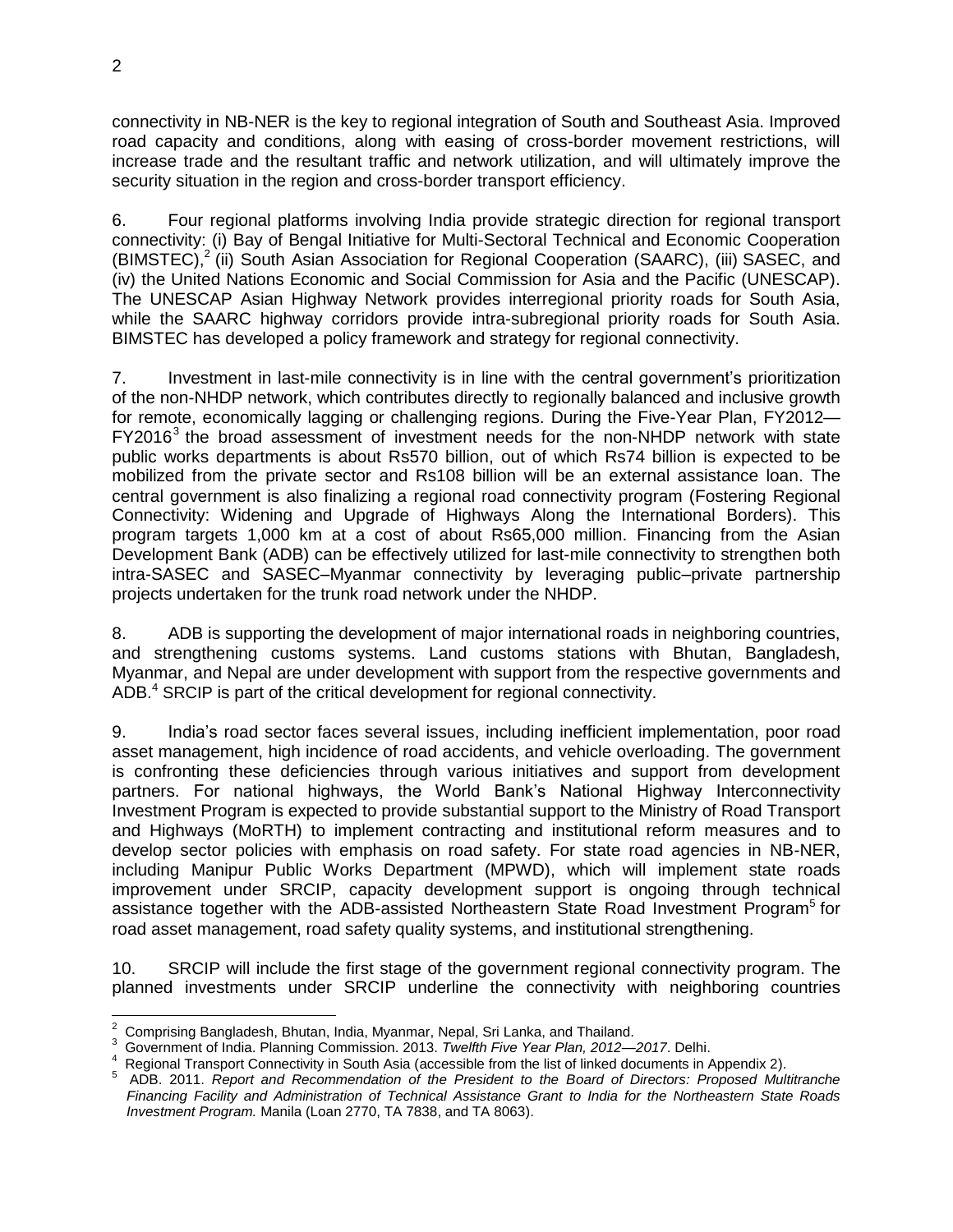(Bangladesh, Bhutan, Nepal, and Myanmar). Subprojects being considered under SRCIP include improvement to roads covering last-mile connectivity in the states of West Bengal and Manipur. The road map of the investment program also includes improvement to state roads in Manipur to avoid congestion, taking into account expected increases in international traffic, and provision of alternate routes to national highways for greater access to isolated border areas.

11. NB-NER is an underdeveloped region. Improved connectivity to NB-NER for regionally balanced and inclusive growth would be well served by the envisaged subprojects under SRCIP. These subprojects will bring new wealth to NB-NER, providing alternative optimal routes for NB-NER to reach the established deep water seaports in Bangladesh, India, and Myanmar. These routes are along Asian Highways 1, 2, and 48; and overlap with SAARC highway corridors, and their extensions and/or alternates. The investment program may cover additional routes to provide regional connectivity among SASEC and with Myanmar. Traffic through Manipur and West Bengal is expected to increase substantially because of improved access to and from other Indian states, and connectivity with neighboring countries—transforming NB-NER into a regional trading hub.

12. Transport infrastructure development is the government's high priority, making ADB's strategy of reducing poverty through infrastructure-led growth especially relevant. ADB's continued support for regional connectivity is in line with its India country partnership strategy, 2013–2017.<sup>6</sup> SRCIP has been designed in coordination with development partners to avoid overlaps, and continues ADB support for implementation efficiency of road agencies in parallel with improvement to last-mile connectivity for regional cooperation. Recommendations by the country partnership strategy final review validation report (footnote 6) have been taken into account, e.g., enhancing project readiness and engaging consultants for project implementation support. SRCIP is also relevant to the Regional Cooperation Strategy in South Asia, 2011– 2015<sup>7</sup> aimed at improving subregional connectivity and promoting intraregional trade.

13. The framework financing agreement  $(FFA)^8$  details the road map, strategic context, policy framework, and investment program. The MFF is the modality best suited for the investment program, which has multiple executing agencies, by allowing ADB to enter into a sustained and planned, yet flexible partnership, with the central government for a long-term investment in regional connectivity—in parallel with continued support for implementation efficiency improvement.<sup>9</sup> Different levels of progress in project preparation by different agencies can be well managed by the phased approach of the MFF. Lessons learned for a new contracting initiative, including performance-based maintenance, can be incorporated in tranche 2. Preparation can be undertaken under tranche 1 for tranche 2 subprojects and a planned central government program to develop regional connectivity. A solid pipeline of regional connectivity projects encourages contractors to invest in projects in remote areas.

## <span id="page-8-0"></span>**B. Impact and Outcome**

14. The impact will be increased domestic and regional trade through NB-NER. The outcome will be improved road connectivity and efficiency of the NB-NER international trade corridor.

 $\overline{\phantom{a}}$ 6 ADB. 2013. *Country Partnership Strategy: India, 2013–2017.* Manila.

<sup>7</sup> ADB. 2011. *South Asia: Regional Cooperation Strategy, 2011–2015*. Manila.

<sup>8</sup> Framework Financing Agreement (accessible from the list of linked documents in Appendix 2).

<sup>9</sup> Comparison of Multitranche Financing Facility and Project Loan (accessible from the list of linked documents in Appendix 2).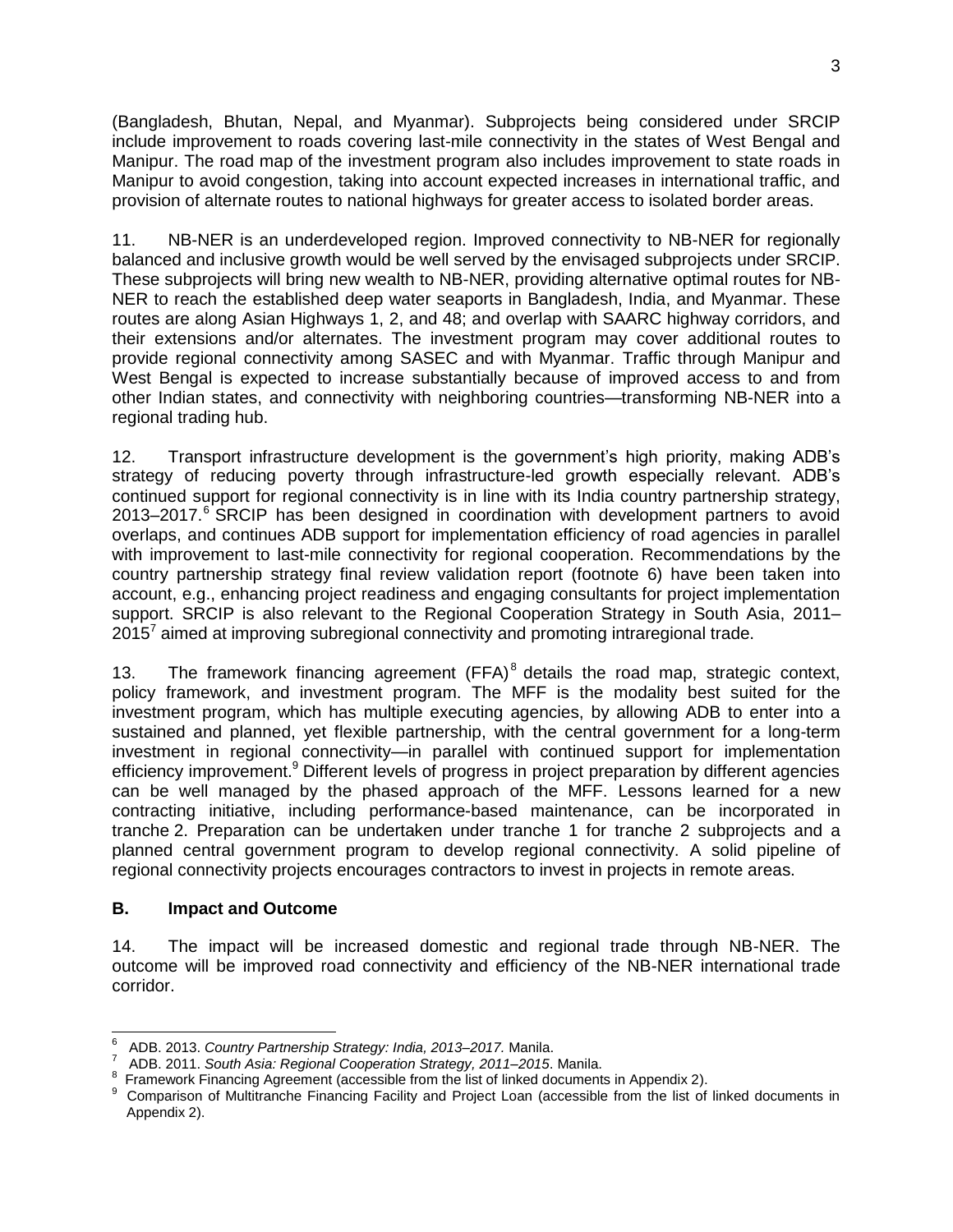## <span id="page-9-0"></span>**C. Outputs**

15. **Road improvement for regional connectivity.** SRCIP will rehabilitate and upgrade about 500 km of regional connectivity roads, which are part of the Asian Highways, SAARC Highway Corridors, or their alternate routes. It will cover both national highways and state roads. The upgrading will be mainly two-laning with paved shoulders, together with safety features including construction of overpasses at busy junctions and bypasses for smooth traffic. Some sections will be widened to four lanes to serve future traffic. Performance-based maintenance will be undertaken for 5 years after construction. The engineer will be engaged for engineering, procurement, and construction (EPC) contracts; and the construction supervision consultants for item-rate contracts. In addition, the implementation support consultant (ISC) will be engaged to support the executing agencies in (i) external safeguard monitoring, (ii) third-party quality check on maintenance, (iii) road safety audit, (iv) financial management, and (v) preparation for subsequent submission of periodic financing requests to ADB.

16. **Capacity development and implementation support of Manipur Public Works Department.** SRCIP will provide capacity development of MPWD, together with implementation support, especially in strengthening financial management systems and managing larger contracts with performance-based maintenance. This will initially focus on subproject implementation in Manipur, and roll over to the state road network systems.

17. **Tranche 1 outputs.** Tranche 1 will adopt the sector modality to finance (i) upgrading of road subprojects totaling about 300 km, including implementation support, given the highest priority because of their significant regional impacts; and (ii) MPWD capacity development and implementation support. The road subprojects include (i) 37 km of Asian Highway 2 connecting Bangladesh, India, and Nepal, and 97 km of Asian Highway 48 connecting Bangladesh, Bhutan, and India, and Bangladesh; and (ii) about 130 km of state roads extending the connection with Myanmar. The first two subprojects (Asian Highway 2 and Asian Highway 48), which have the most challenging features, have been appraised. Other road subprojects will be appraised for ADB approval during implementation of tranche 1, following the selection criteria and approval process (according to the FFA, schedule 4). All subproject roads are of a similar nature to the last-mile connectivity.

# <span id="page-9-1"></span>**D. Investment and Financing Plans**

18. The investment program is estimated to cost \$761.6 million, including five-year performance-based maintenance, taxes and duties, physical and price contingencies, interest, and other charges during implementation (Table 1).

19. The central government has requested an MFF in an amount of up to \$500.0 million from ADB's ordinary capital resources to help finance a part of the investment program.<sup>10</sup> The MFF will consist of several tranches, subject to government's submission of related periodic financing requests, execution of the related loan and project agreements for each tranche, and fulfillment of terms and conditions and undertakings set forth in the FFA. For each tranche under the MFF, MoRTH will receive a portion of the ADB loan proceeds through the budgetary allocation. Under current policies of the central government, the state government of Manipur will receive 90% of the remaining portion as a grant from the central government as Manipur is a special category state. The financing plan is in Table 2.

The state of the control of the state of customs and duties amounting to about \$88 million. The estimated expenditure is not the Financing includes part of customs and duties amounting to about \$88 million. The estimated e excessive (15% of ADB loan resources) and will apply only with respect to ADB-financed expenditures.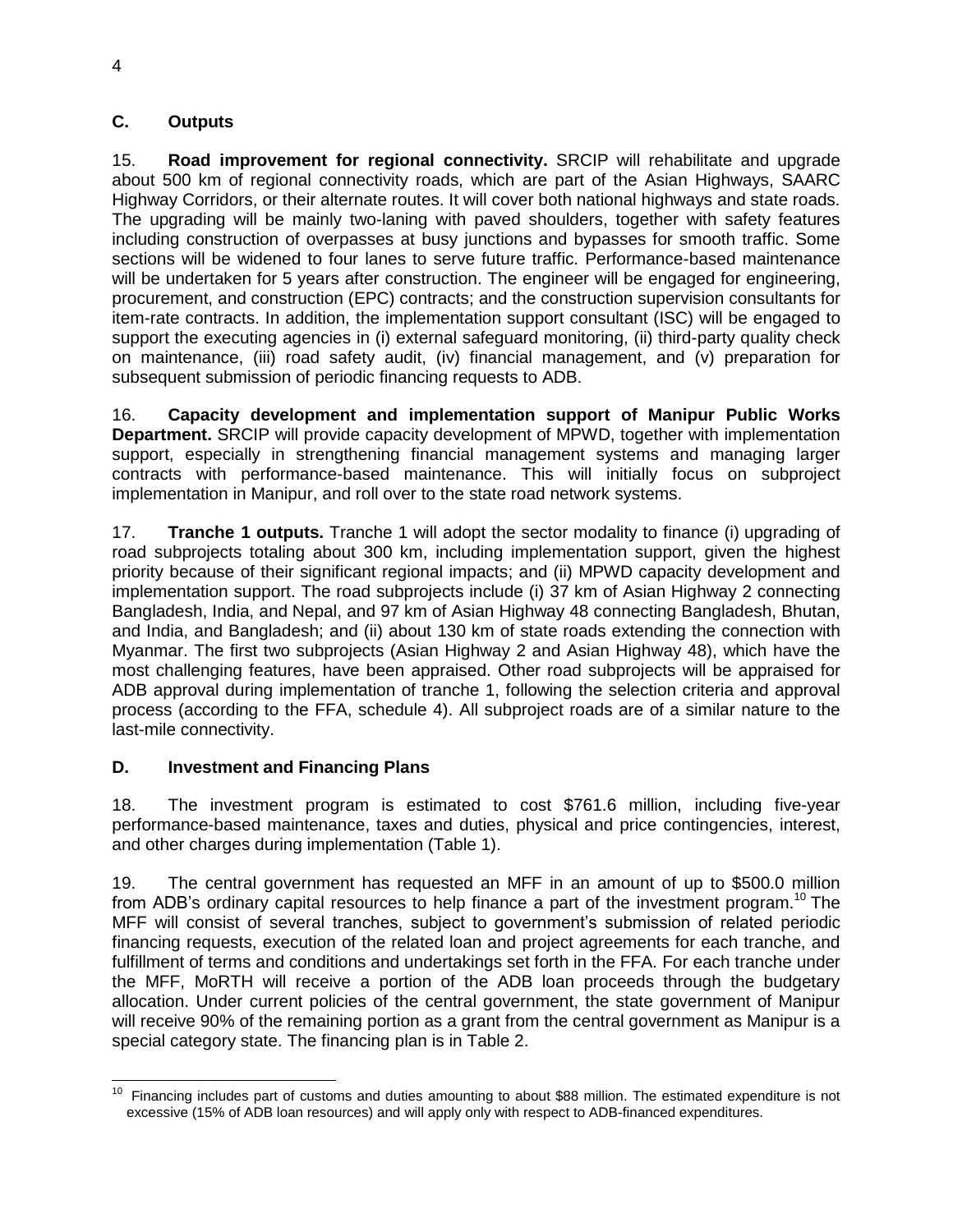20. The first tranche of the MFF will be financed by a loan of \$300 million from ADB's ordinary capital resources. The loan will use a sector modality; and has a 25-year term, including a grace period of 5 years, an annual interest rate determined in accordance with ADB's LIBOR-based lending facility,<sup>11</sup> a commitment charge of 0.15% per year, and such other terms and conditions set forth in the draft loan and project agreements.

|             | <b>Table 1: Investment Program (\$ million)</b>      |           |           |       |  |  |  |
|-------------|------------------------------------------------------|-----------|-----------|-------|--|--|--|
| <b>Item</b> |                                                      | Tranche 1 | Tranche 2 | Total |  |  |  |
|             |                                                      | (2014)    | (2015)    |       |  |  |  |
|             | <b>Base Cost<sup>a</sup></b>                         |           |           |       |  |  |  |
|             | Road Improvement                                     | 367.3     | 265.7     | 633.0 |  |  |  |
|             | MPWD Capacity Development and Implementation Support | 1.0       | 0.0       | 1.0   |  |  |  |
|             | Five-Year Performance-Based Maintenance              | 24.1      | 21.5      | 45.6  |  |  |  |
|             | Subtotal (A)                                         | 392.4     | 287.3     | 679.6 |  |  |  |
| В.          | Contingencies                                        | 23.1      | 43.2      | 66.3  |  |  |  |
| С.          | Financing Charges During Implementation <sup>c</sup> | 9.3       | 6.3       | 15.6  |  |  |  |
|             | Total (A+B+C)                                        | 424.8     | 336.8     | 761.6 |  |  |  |

ADB = Asian Development Bank, MPWD = Manipur Public Works Department.

a In 2013 prices, including taxes and duties of about \$88 million to be partially financed from ADB loan resources.

<sup>b</sup> Physical contingencies computed at 5% for civil works. Price contingencies computed at 1% for foreign currency and 8% on local currency costs annually; includes provision for potential exchange rate fluctuation under the assumption of a purchasing power parity exchange rate.

c Includes interest and commitment charges. Interest during construction for ADB loan(s) has been computed at the 5-year forward London interbank offered rate plus a spread of 0.5% and applicable maturity based premium of 10 basis points. Commitment charges for an ADB loan are 0.15% per year to be charged on the undisbursed loan amount.

Source: Asian Development Bank estimates.

| Table 2: Indicative Financing Plan of the Investment Program Amount (\$ million) |                    |                     |              |                       |  |  |  |
|----------------------------------------------------------------------------------|--------------------|---------------------|--------------|-----------------------|--|--|--|
| <b>Source</b>                                                                    | Tranche<br>1(2014) | Tranche 2<br>(2015) | <b>Total</b> | Share of<br>Total (%) |  |  |  |
| Asian Development Bank                                                           |                    |                     |              |                       |  |  |  |
| <b>Ordinary Capital Resources</b>                                                | 300.0              | 200.0               | 500.0        | 65.6                  |  |  |  |
| <b>Central and Manipur State Governments</b>                                     | 124.8              | 136.8               | $261.6^a$    | 34.4                  |  |  |  |
| Total<br>a                                                                       | 424.8              | 336.8<br>.          | 761.6<br>.   | 100.0                 |  |  |  |

a Including five-year performance-based maintenance, land acquisition, part of taxes and duties, remuneration of counterpart staff, office accommodation, interest and financing charges during implementation, and other miscellaneous costs.

Source: Asian Development Bank estimates.

#### <span id="page-10-0"></span>**E. Implementation Arrangements**

21. The implementation arrangements for the investment program are summarized in Table 3 and described in detail in the facility administration manual (FAM).<sup>12</sup>

22. The works contracts will incorporate performance-based maintenance for 5 years as part of public–private partnership initiatives. MoRTH will adopt e-procurement for international competitive bidding works packages. Distribution of bidding documents and submission of bids will be done only electronically. The World Bank has adopted the same approach for projects with MoRTH. The e-procurement system has been in use since about 2010 with the National Highways Authority of India, MoRTH, and many state government departments. Assessment for e-procurement in the road transport subsector has indicated substantial response and

 $11$  The interest includes a maturity premium of 10 basis points. This is based on the above loan terms and the government's choice of repayment option and dates.<br><sup>12</sup> Facility Administration Manual (accessible from the list of linked documents in Appendix 2).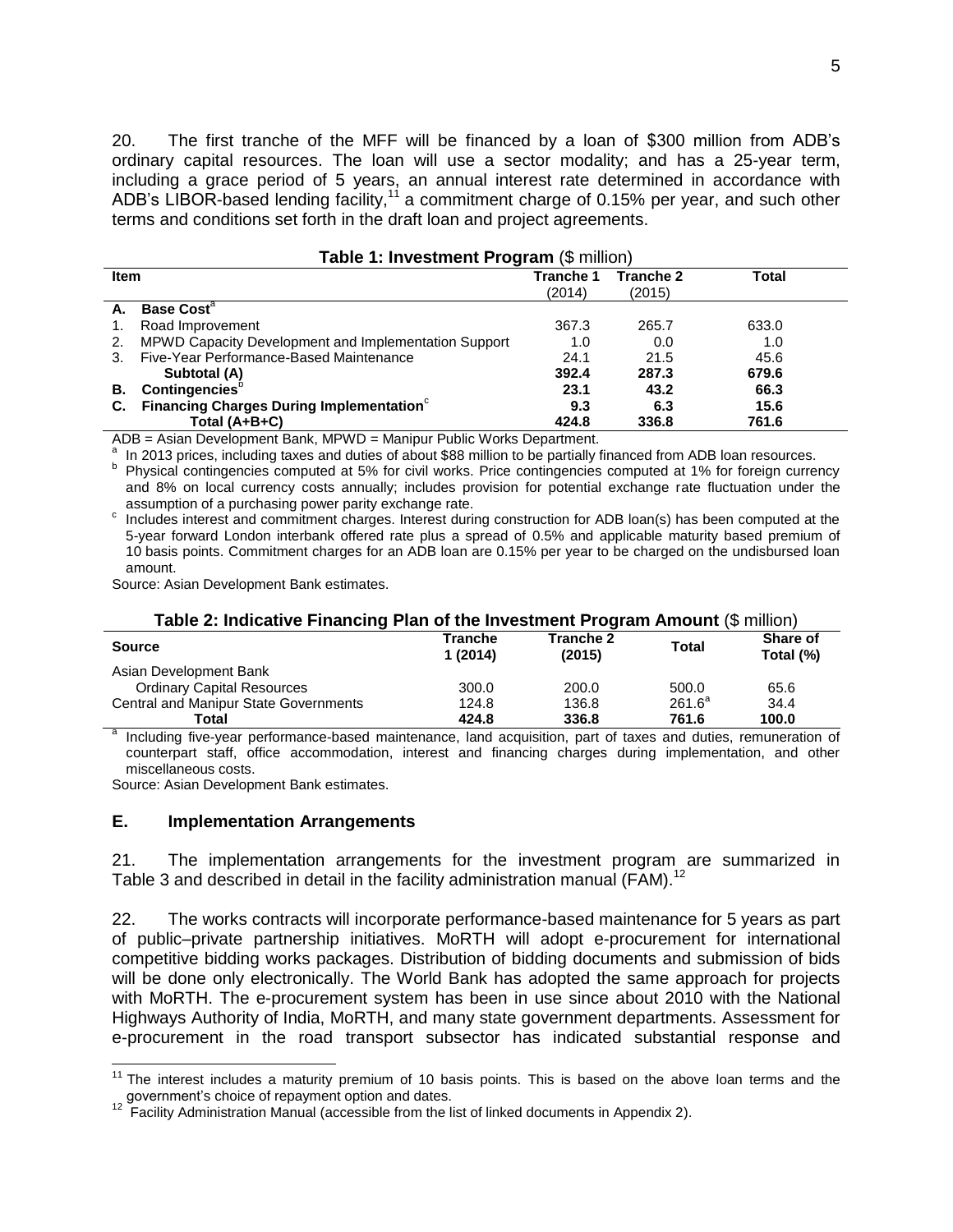competition. The system has been assessed to be secure, accessible, and robust. The associated procedure and mechanism in place have been reviewed as satisfactory. The eprocurement may also be adopted for state roads.

| <b>Aspects</b>                                   | Arrangements                                                                                                                                                                                                                                                                              |                                                    |                 |
|--------------------------------------------------|-------------------------------------------------------------------------------------------------------------------------------------------------------------------------------------------------------------------------------------------------------------------------------------------|----------------------------------------------------|-----------------|
| Implementation period                            | January 2014 to 31 December 2021 (Facility and Tranche 1), including pre-                                                                                                                                                                                                                 |                                                    |                 |
|                                                  | construction activities                                                                                                                                                                                                                                                                   |                                                    |                 |
| Estimated completion date                        | 31 December 2021                                                                                                                                                                                                                                                                          |                                                    |                 |
| Management                                       |                                                                                                                                                                                                                                                                                           |                                                    |                 |
| (i) Oversight bodies                             | SASEC Transport Working Group Representative for India: MoRTH                                                                                                                                                                                                                             |                                                    |                 |
| (ii) Executing agencies                          | MoRTH (for national highways), MPWD (for state roads and capacity development)                                                                                                                                                                                                            |                                                    |                 |
| (iii) Key implementing<br>agencies               | MoRTH, MPWD, WBPWD                                                                                                                                                                                                                                                                        |                                                    |                 |
| (iv) Implementation units                        | National highways: MoRTH 2 regional offices (Kolkata and Guwahati) and 1 site office<br>supported by 16 MPWD staff proposed; and WBPWD in Kolkata, and 2 project site<br>offices with 15 staff proposed<br>State roads: MPWD in Imphal, and 2 project site offices with 15 staff proposed |                                                    |                 |
| Procurement (ADB-<br>financed packages)          | International competitive bidding                                                                                                                                                                                                                                                         | 8 works contracts                                  | \$493.0 million |
| Consulting services (ADB-<br>financed packages)  | Implementation support consultants<br>for national highways (QCBS 90:10)                                                                                                                                                                                                                  | 31 international and<br>116 national person-months | \$2.0 million   |
|                                                  | Wildlife external monitoring (QCBS<br>90:10                                                                                                                                                                                                                                               | 57 national person-months                          | \$0.5 million   |
|                                                  | MPWD capacity development and<br>implementation support consultants<br>(QCBS 90:10)                                                                                                                                                                                                       | 6 international and<br>96 national person-months   | \$1.0 million   |
|                                                  | Construction and maintenance<br>supervision for state roads (QCBS<br>90:10                                                                                                                                                                                                                | 30 international and<br>276 national person-months | \$5.0 million   |
| Retroactive financing and<br>advance contracting | Goods and works, and consulting services                                                                                                                                                                                                                                                  |                                                    |                 |
| Disbursement                                     | The loan proceeds will be disbursed in accordance with ADB's Loan Disbursement<br>Handbook (2012, as amended from time to time) and detailed arrangements agreed<br>upon between the government and ADB.                                                                                  |                                                    |                 |

|  | <b>Table 3: Implementation Arrangements</b> |  |
|--|---------------------------------------------|--|
|--|---------------------------------------------|--|

ADB = Asian Development Bank, MoRTH = Ministry of Road Transport and Highways, MPWD = Manipur Public Works Department, QCBS = quality- and cost-based selection, SASEC = South Asia Subregional Economic Cooperation, WBPWD = West Bengal Public Works Department. Sources: Asian Development Bank.

#### **III. DUE DILIGENCE**

#### <span id="page-11-1"></span><span id="page-11-0"></span>**A. Technical**

23. The engineering design was prepared to minimize land acquisition as well as social and environmental impacts. The recommendations of the road safety audit were incorporated in the design. As part of road sector reform initiatives, national highway stretches will be taken up under the EPC mode, including five-year performance-based maintenance, so that a part of the design and completion risk is transferred on to the EPC contractor to gain design and implementation efficiencies. State highways will be contracted as item rate contracts using ADB's standard bidding documents with modification to include performance-based maintenance.

## <span id="page-11-2"></span>**B. Economic and Financial**

24. The economic assessment for subprojects (Asian Highways 2 and 48) was carried out in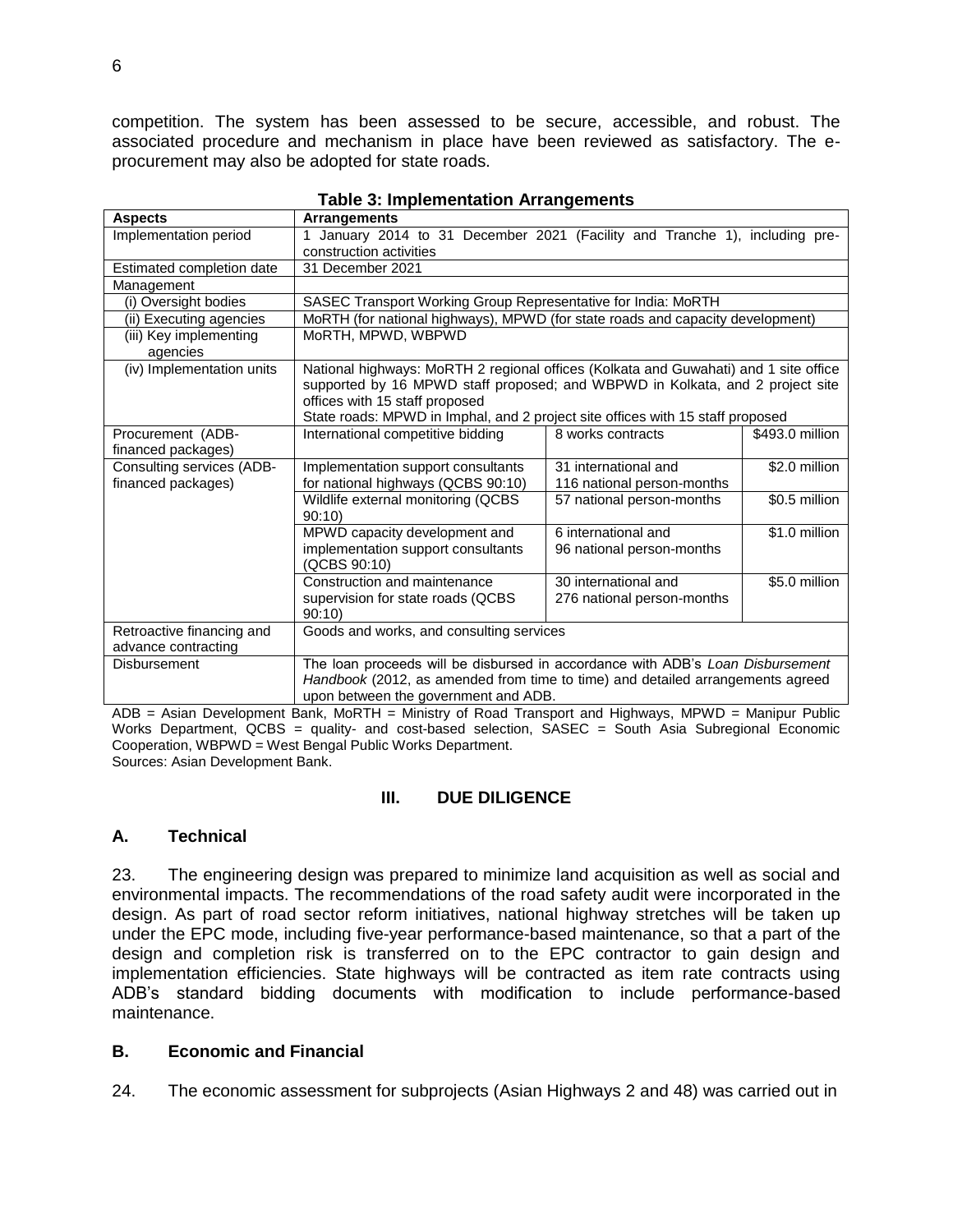accordance with ADB's *Guidelines for the Economic Analysis of Projects*. <sup>13</sup> The principal benefits calculated are savings in vehicle operating costs and travel time. The estimated economic internal rates of return are 22.4% for Asian Highway 2 and 16.3% for Asian Highway 48. The sensitivity analysis indicates that the project roads have economic internal rates of return above 12% even with adverse variation in costs and benefits, so the proposed improvements are economically viable. In addition to the quantified benefits, the project will bring significant benefits to overall regional trade among SASEC countries. Incremental recurrent costs associated with all possible subprojects under SRCIP are estimated at about 1.5% of the current MoRTH and 3.3% of the MPWD maintenance budget on an annual basis, which are likely to be provided by both agencies without difficulties. The initial five-year maintenance has been budgeted under the investment program.

# <span id="page-12-0"></span>**C. Governance**

25. **Financial management.** A financial management assessment indicated that MoRTH and MPWD have adequate capacity in financial management for ADB-financed projects. MoRTH has established financial management systems in the regional offices and regional pay and accounts offices to account for and report on the project expenditure. MoRTH's capacity is being strengthened by the World Bank, including development of enterprise resource planning systems and a financial management manual. MPWD's capacity will be strengthened by ISC, especially in initial computerization of financial management systems and strengthening the audit review mechanism. The investment program will also provide training and support to MPWD on ADB procedures and financial management systems.

26. **Procurement and anticorruption**. Contracts financed by ADB will follow ADB's Procurement Guidelines (2013, as amended from time to time), include a policy statement on avoiding corrupt practices, and ensure compliance with core labor standards. Information relating to the investment program will be published on the MoRTH and MPWD websites. The government has started performance monitoring and evaluation systems for government departments and ministries (including MoRTH) to assess key governance indicators. Parliament is considering bills on public procurement, whistleblower protection, and prevention of money laundering. MoRTH and states have started road sector-specific initiatives such as the introduction of a longer defect liability period and new procurement modes such as EPC, performance-based maintenance and e-procurement. MoRTH-wide enterprise resource planning, supported by the World Bank, and computerization of financial managements systems in state road agencies, supported by ADB, will also help enhance good governance. ADB's Anticorruption Policy (1998, as amended to date) was explained to and discussed with the central government, the state government of Manipur, and state government of West Bengal; and MoRTH, MPWD, and the West Bengal Public Works Department (WBPWD). The specific policy requirements and supplementary measures are described in the FAM.

# <span id="page-12-1"></span>**D. Poverty and Social**

27. For Asian Highway 2 and Asian Highway 48, the subproject impact area can be characterized by a predominance of traditional farming, and lack of road connectivity at the desired level—causing limited access to health care, educational institutions, commercial facilities, and government development agencies. Respondents engaged during the poverty and social survey expressed that they could not reap the benefits of locational advantages because of inadequate road connectivity despite proximity to bordering nations and other Indian states.

 <sup>13</sup> ADB. 1997. *Guidelines for the Economic Analysis of Projects.* Manila.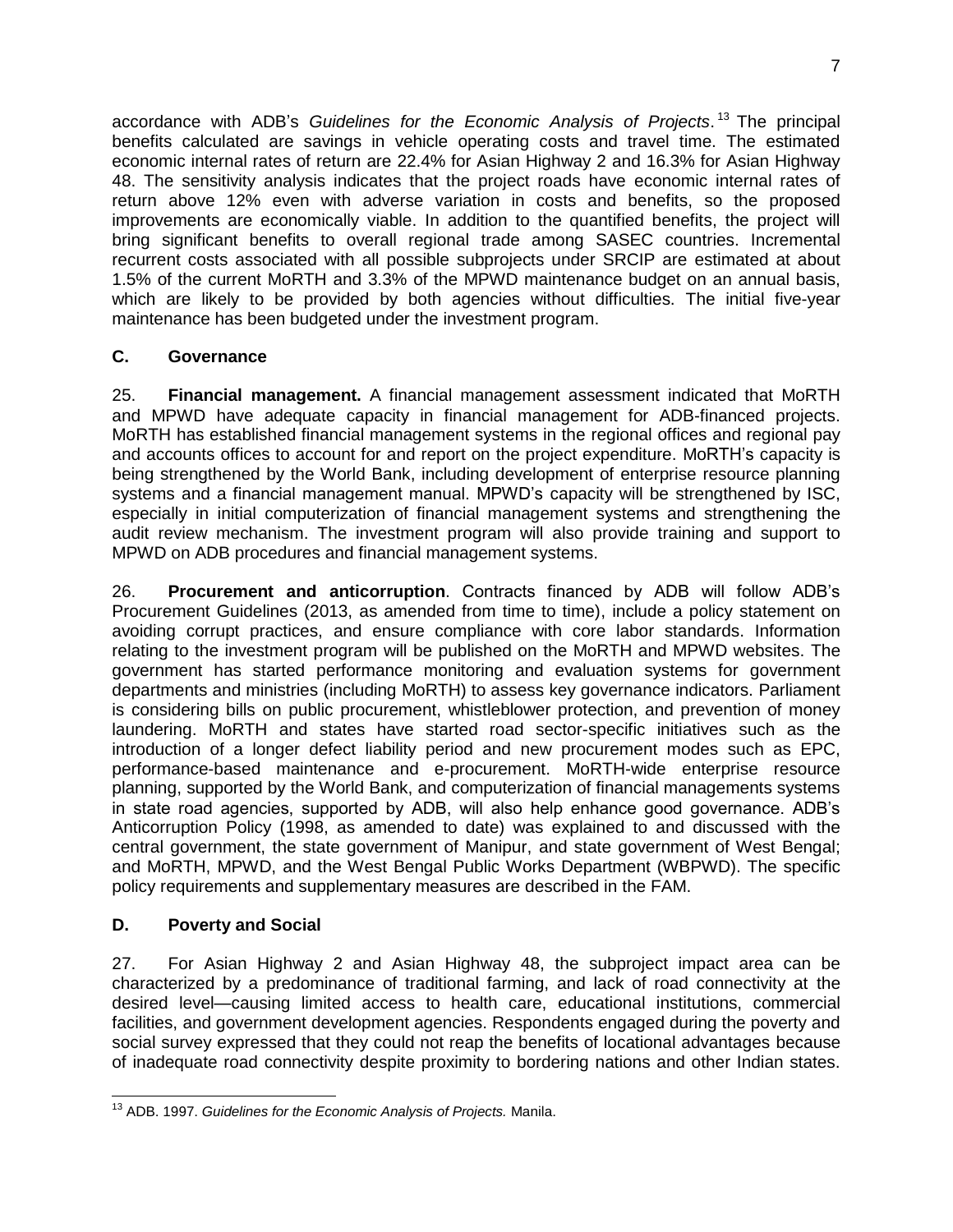Half of the working population is self-employed in trade and business, including cross-border trade. Agriculture, non-farm labor, and the service sector each account for an equal proportion of workers while about 11% are engaged by tea gardens. The work participation ratio is 37% for men and 31% for women of working age. A more efficient road network will provide stronger links between remote, poor regions, and more developed markets both within India and at a subregional level, and thus improve the socioeconomic situation and enhance poverty reduction. The improvement will directly benefit about 1.3 million people in the project area.

28. **Gender.** Women in Asian Highway 2 and Asian Highway 48 project areas are mainly involved in household work, cultivation, working in tea estates, and other farming activities. Women indicated that improved road conditions and connectivity will provide better access to health services, higher levels of education, economic opportunities, and social interactions. Mitigation and proactive key actions for tranche 1 include (i) constructing over 30 km of paved, raised sidewalk in urban areas that will be highly beneficial to pedestrians, elderly, women, and children; (ii) encouraging civil works contractors to engage women workers as wage laborers and ensuring equal pay for equal work; and (iii) providing awareness-raising seminars for contractors, construction workers, and women in the project areas on HIV/AIDS, health and hygiene, road safety, and human trafficking. The implementing agencies and project implementation units (PIUs) will monitor the implementation.

29. **HIV/AIDS and trafficking.** The Asian Highway 2 and Asian Highway 48 subproject area is characterized by increasing rates of HIV/AIDS and other sexually transmitted infections, with concentrated epidemics. Based on the assessment, the National AIDS Control Organization of the Ministry of Health and Family Welfare and the State AIDS Prevention and Control Society are tasked to provide medical and health services, public awareness raising and social sector services, and monitoring. The state governments have set up the District AIDS Prevention and Control Unit to provide more targeted interventions to high-risk groups, and an integrated and augmented system of prevention, care, support, and treatment at the district level. Based on existing government initiatives, mitigating measures are in place to address all health and social risks and impacts associated with infrastructure development in the project area. The implementing agency and PIU will ensure that civil works contractors conduct awareness programs in HIV/AIDS, human trafficking, and child labor at construction camp sites and workplaces. All contracts will have clauses on these initiatives, and the state governments will monitor compliance during implementation. A nongovernment organization (NGO) will conduct awareness programs in HIV/AIDS, and human trafficking in project-affected communities.

# <span id="page-13-0"></span>**E. Safeguards**

30. **Involuntary resettlement.** Tranche 1 is categorized A for involuntary resettlement, in accordance with ADB's Safeguard Policy Statement (2009). The investment program was developed to minimize the need for land acquisition and involuntary resettlement. Two combined resettlement and indigenous peoples plans have been prepared for Asian Highway 2 and Asian Highway 48. These were approved by ADB and disclosed on the ADB website. A total of 9.05 hectares of private land will need to be acquired at replacement cost. Some 4,132 households will be affected, occupying 3,578 structures. A total of 489 households will experience physical displacement, 1,944 households will experience economic displacement, and 354 households will experience both physical and economic displacement. The displaced households will be entitled to compensation for the loss of land and structures at replacement cost, shifting cost, and other income restoration assistance. Resettlement for the two roads is estimated to cost about \$12.5 million. The implementing agency and/or the PIU is experienced with the land acquisition process and implement the land acquisition. The PIU will be staffed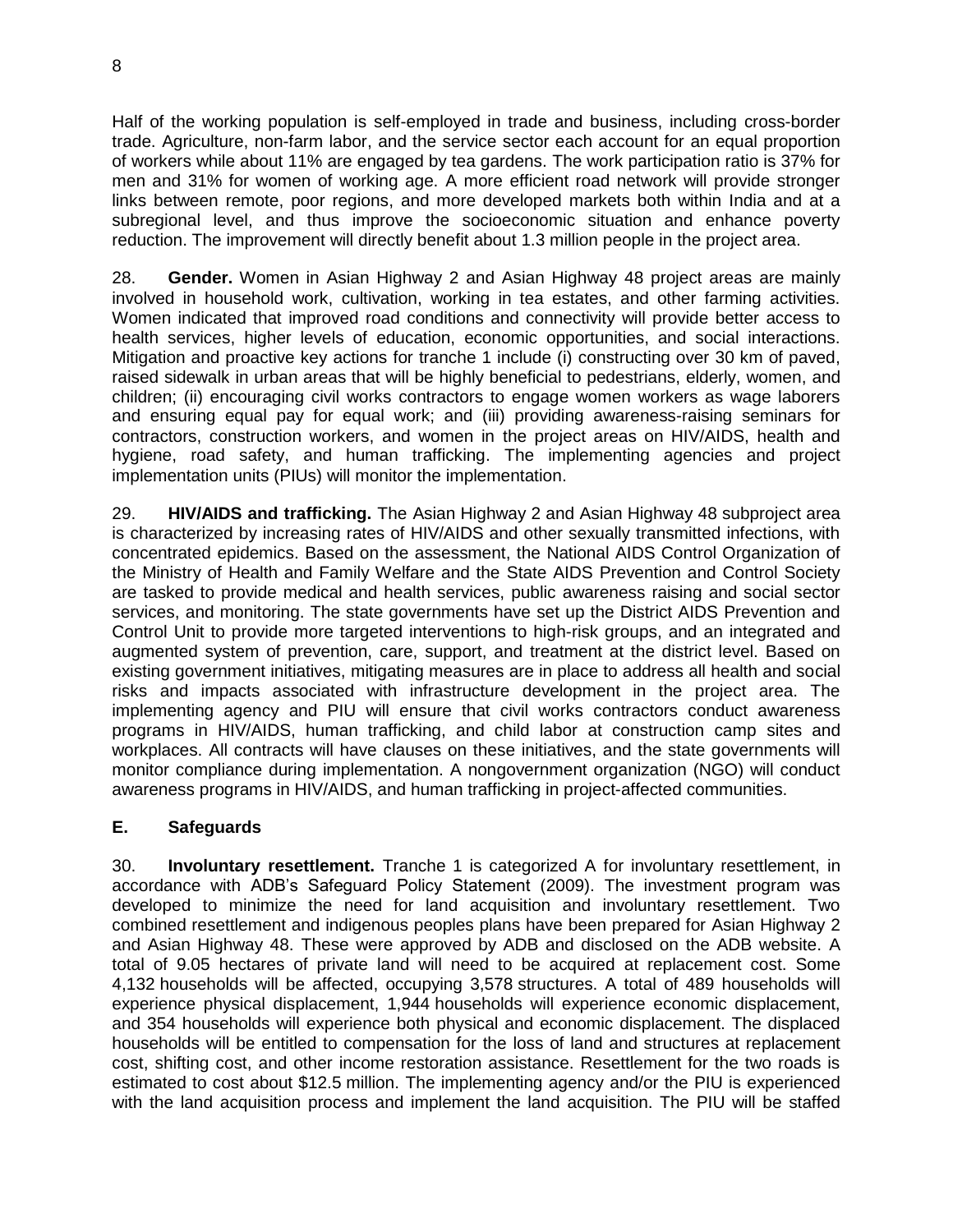with experienced social safeguard personnel, with a resettlement officer to oversee each affected district. An experienced NGO will be engaged by the PIU to implement the resettlement plan for each subproject. A resettlement framework was approved and disclosed on the ADB website for the investment program, under which a resettlement plan will be prepared by the relevant executing agency for each subsequent subproject, with resettlement impact, and submitted to ADB for approval.

31. **Indigenous peoples.** Tranche 1 is categorized C for indigenous peoples. In the Asian Highway 2 and Asian Highway 48 project areas, 135 indigenous peoples households will be impacted by involuntary resettlement. The census found that these households are not distinctive because they are integrated with the dominant population of the project area. Tribal groups in the subproject areas freely interact with the outside community. These groups have nuclear families, and are open to new ideas like family planning and formal education. Social impact assessments confirm that the socioeconomic impacts caused by the subprojects will not be different for these people when compared with the remainder of the population. Two combined resettlement and indigenous peoples plans have been prepared for the two subprojects. Adequate compensation provisions are made to mitigate adverse impacts on indigenous peoples. An indigenous peoples planning framework was prepared. In accordance with the framework, if any significant impacts on indigenous peoples are identified in the subsequent subprojects, the relevant executing agency will prepare an indigenous peoples plan and submit it to ADB for approval.

32. **Environment.** Tranche 1 is categorized category A for environment since one of the subproject roads passes through a national park with critical habitat areas. A consolidated environmental impact assessment (EIA) for both Asian Highway 2 and Asian Highway 48 has been prepared. The draft EIA was disclosed on the ADB website on 9 August 2013. An environmental assessment and review framework (EARF) was prepared to guide compliance with environmental safeguard requirements in accordance with the provisions of the Ministry of Environment and Forests, the central government, and the Safeguard Policy Statement in the subsequent subprojects. Anticipated significant environmental impacts from the two subprojects entail disruption of wildlife migratory routes, disturbance to wildlife, and removal of a large number of trees. Mitigation and environmental enhancement measures, including modifications to the technical design of the road to address these impacts and ensure no net loss of biodiversity, have been included in the subproject designs. Other anticipated impacts entail typical road construction-related issues such as generation of dust, noise, exhaust, waste from construction and worker camps, water contamination, occupational health and safety, erosion, and siltation. Mitigation measures to address these have been included in the environmental management plan, which will be implemented by the contractor. Meaningful consultations have been held with affected persons and other key stakeholders, such as national park officials and the World Wildlife Fund, while preparing the EIA. Technical recommendations from park officials and the World Wildlife Fund have been incorporated in the EIA. Concerns of affected persons and relevant stakeholders will continue to be addressed during project implementation through the grievance redress mechanism proposed in the EIA.

33. The environmental capacity of the executing and implementing agencies will need to be strengthened during project implementation. An authorized officer for environmental safeguards will be appointed at the executing agency level and an environmental focal person at the implementing agency and/or PIU level. The PIU will carry out internal monitoring of the implementation of environment safeguards while the ISC will perform external monitoring. For environment category A and B subprojects, another external monitoring agency will be engaged to conduct third-party monitoring. An initial coordination-cum-training workshop will be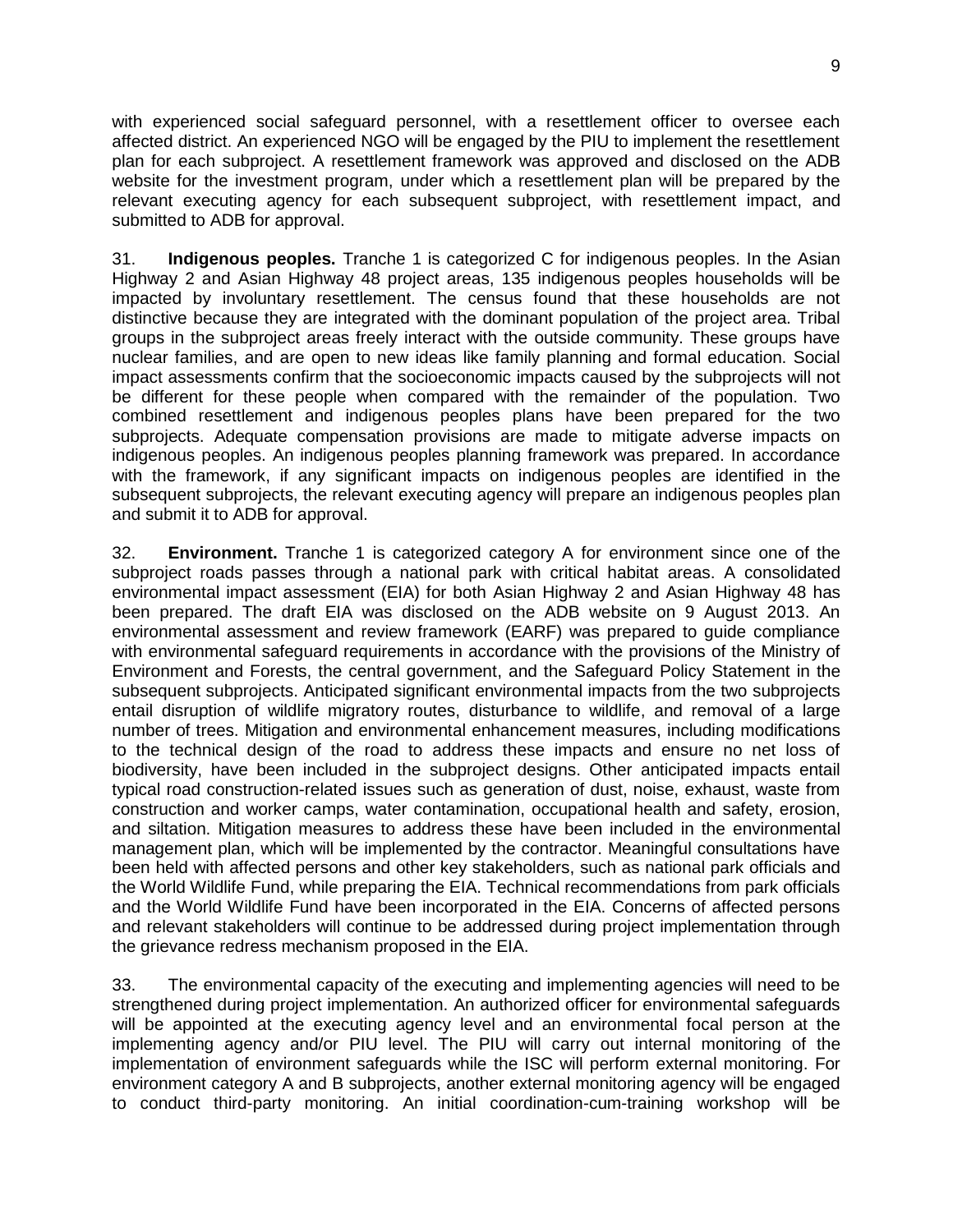conducted by the implementing agency, with technical support from ADB. The ISC or ADB will conduct on-the-job training as necessary during project implementation.

## <span id="page-15-0"></span>**F. Risks and Mitigating Measures**

34. The key risks are delays in implementatioin and sustainability (Table 4). Other risks and mitigating measures are described in the risk assessment and risk management plan.<sup>14</sup>

| Table 4: Summary of Risks and Mitigating Measures |                                                                                                                                                                                                                                                                                                                                                                                                                                                                                                                                                                                 |  |  |  |  |  |
|---------------------------------------------------|---------------------------------------------------------------------------------------------------------------------------------------------------------------------------------------------------------------------------------------------------------------------------------------------------------------------------------------------------------------------------------------------------------------------------------------------------------------------------------------------------------------------------------------------------------------------------------|--|--|--|--|--|
| <b>Risks</b>                                      | <b>Mitigation Measures</b>                                                                                                                                                                                                                                                                                                                                                                                                                                                                                                                                                      |  |  |  |  |  |
| Project<br>implementation<br>delay                | Advance actions taken to ensure project readiness. PIUs engaged safeguard focal persons.<br>Contract packaging was made to attract qualified contractors. MoRTH will set up PIU for<br>national highways in Manipur to supplement MPWD capacity and streamline the decision-<br>making process. MPWD increased its staff for the investment program.                                                                                                                                                                                                                            |  |  |  |  |  |
| Safeguard<br>compliance                           | Adverse impacts of land acquisition, social, and environmental impacts have been minimized<br>by undertaking all engineering measures and consultation. Works contracts will be awarded<br>only after substantially completing safeguard requirements. Consultants will be engaged for<br>implementation support. Before commencing construction, a due diligence mission will be<br>fielded to confirm that rights-of-way to be handed over to contractors are free of encumbrances;<br>and create awareness among project authorities of ADB's social safeguard requirements. |  |  |  |  |  |
| Sustainability                                    | A five-year performance-based maintenance will be adopted. The appropriate budget was<br>provided under the investment program. Road asset management systems being developed by<br>the World Bank to MoRTH and by ADB to MPWD.                                                                                                                                                                                                                                                                                                                                                 |  |  |  |  |  |

<span id="page-15-1"></span>ADB = Asian Development Bank, MoRTH = Ministry of Road Transport and Highways, MPWD = Manipur Public Works Department, NGO = nongovernment organization, PIU = project implementation unit. Source: Asian Development Bank.

## **IV. ASSURANCES**

35. The central government, MoRTH, MPWD, and WBPWD have assured ADB that implementation of SRCIP shall conform to all applicable ADB policies including those concerning anticorruption measures, safeguards, gender, procurement, consulting services, and disbursement as described in detail in the FAM and loan documents. The central government has agreed with ADB on certain undertakings for the MFF, which are set forth in the FFA. Specific covenants agreed by the central government, MoRTH, MPWD, and WBPWD with respect to Tranche 1 under the MFF are set forth in the related loan and project agreement.

## **V. RECOMMENDATION**

<span id="page-15-2"></span>36. I am satisfied that the proposed multitranche financing facility would comply with the Articles of Agreement of the Asian Development Bank (ADB) and recommend that the Board approve (i) the provision of loans under the multitranche financing facility in an aggregate principal amount not exceeding \$500,000,000 to India for the South Asia Subregional Economic Cooperation Road Connectivity Investment Program, from ADB's ordinary capital resources, with interest to be determined in accordance with ADB's London interbank offered rate (LIBOR) based lending facility, and such other terms and conditions as are substantially in accordance with those set forth in the framework financing agreement presented to the Board; and (ii) the e-procurement arrangements described in paragraph 22 of this report.

> Takehiko Nakao President

4 March 2014

 $14$  Risk Assessment and Risk Management Plan (accessible from the list of linked documents in Appendix 2).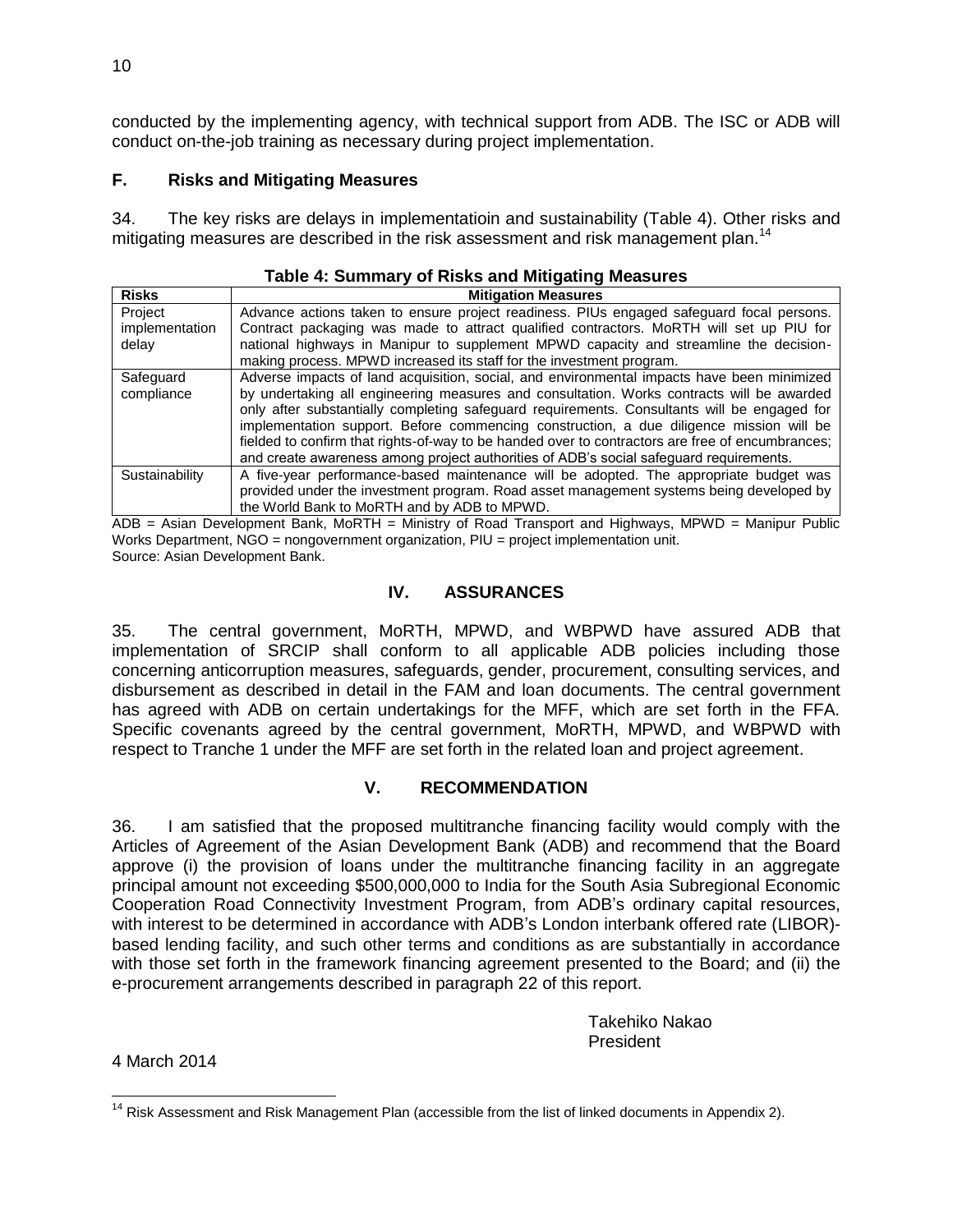| <b>Design Summary</b>                                                                                                     | <b>Performance Targets and</b><br><b>Indicators with Baselines</b>                                                                                                                                        | <b>Data Sources and</b><br><b>Reporting Mechanisms</b>                                   | <b>Assumptions and</b><br><b>Risks</b>                                                                                          |
|---------------------------------------------------------------------------------------------------------------------------|-----------------------------------------------------------------------------------------------------------------------------------------------------------------------------------------------------------|------------------------------------------------------------------------------------------|---------------------------------------------------------------------------------------------------------------------------------|
| Impact<br>Increased domestic<br>and regional trade<br>through NB-NER                                                      | By 2025<br>Growth rate of traffic along<br>the project corridor<br>increased by 20% (2013<br>Baseline: 4.5% in West<br>Bengal and 5.7% in<br>Manipur)                                                     | MoRTH and state road<br>agencies' reports of road<br>conditions and<br>maintenance needs | <b>Assumptions</b><br>Various government<br>development activities<br>effectively coordinated<br>with road sector<br>investment |
|                                                                                                                           | Growth rate of cross-border<br>traffic increased by 40%<br>(2013 Baseline: 3%)                                                                                                                            | Border post statistics of<br>customs                                                     | Cross-border transport<br>procedures are<br>streamlined.                                                                        |
| <b>Outcome</b><br>Improved road<br>connectivity and<br>efficiency of the<br><b>NB-NER</b> international<br>trade corridor | By 2022<br>Average daily vehicle-km in<br>the first full year of<br>operations is 1,936,000                                                                                                               | Post-implementation<br>measurement by<br>consultants, MoRTH,<br>and state road agencies  | <b>Assumption</b><br>The government<br>provides adequate<br>funds for operation and<br>maintenance on time.                     |
|                                                                                                                           | Average travel time along<br>project major trade roads<br>reduced by 40% (2013<br>baseline: 1.7 hours along<br>Asian Highway 2, 3.5 hours<br>along Asian Highway 48,<br>3.0 hours along Imphal-<br>Moreh) | Post-implementation<br>measurement by<br>consultants, MoRTH,<br>and state road agencies  |                                                                                                                                 |
|                                                                                                                           | Fatal accident rate along<br>the project roads reduced<br>by 30% of the level in 2012                                                                                                                     | Accident data collected<br>by MoRTH, state road<br>agencies, and police                  |                                                                                                                                 |
|                                                                                                                           | 2012 baseline: Fatal<br>accidents per 100 km-<br>58 on Asian Highway 2,<br>46 on Asian Highway 48,12<br>on Asian Highway 1, and<br>24 on state roads in<br>Manipur                                        |                                                                                          |                                                                                                                                 |
| <b>Outputs</b><br>1. Improved roads for<br>regional<br>connectivity                                                       | By 2021<br>500 km of roads upgraded<br>and maintained using<br>performance-based<br>contracts                                                                                                             | For all indicators:<br>Monitoring reports of<br>MoRTH and state road<br>agencies         | <b>Assumptions</b><br>Availability of key<br>construction materials<br>and equipment is<br>stable.                              |
|                                                                                                                           | Civil works contractors<br>comply with core labor<br>standards                                                                                                                                            |                                                                                          | The approved<br>counterpart funding is<br>released on time.                                                                     |
| 2. Developed<br>capacity and<br>supported project                                                                         | Two workshops covering<br>project implementation and<br>financial management for                                                                                                                          |                                                                                          |                                                                                                                                 |

# **DESIGN AND MONITORING FRAMEWORK FOR THE INVESTMENT PROGRAM**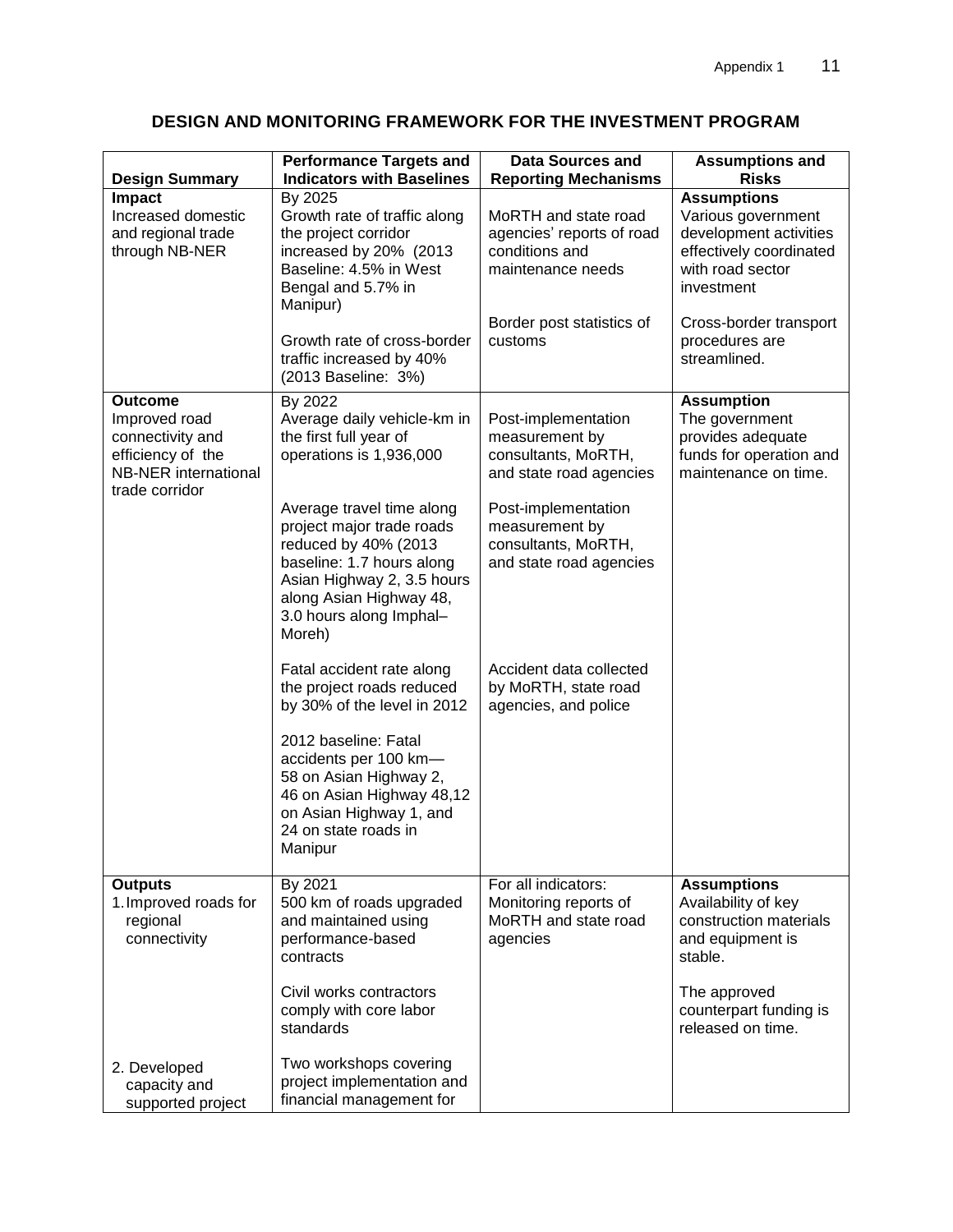| <b>Design Summary</b>                                                                                                                                                                                                                                                                                                                        | <b>Performance Targets and</b><br><b>Indicators with Baselines</b>                                                                                                        | Data Sources and<br><b>Reporting Mechanisms</b>                                                                        | <b>Assumptions and</b><br><b>Risks</b> |
|----------------------------------------------------------------------------------------------------------------------------------------------------------------------------------------------------------------------------------------------------------------------------------------------------------------------------------------------|---------------------------------------------------------------------------------------------------------------------------------------------------------------------------|------------------------------------------------------------------------------------------------------------------------|----------------------------------------|
| implementation for<br><b>MPWD</b>                                                                                                                                                                                                                                                                                                            | 10 MPWD staff completed<br>Awareness-raising<br>seminars delivered for<br>contractors and<br>construction workers on<br>health and social impacts<br>(including HIV/AIDS) |                                                                                                                        |                                        |
| <b>Activities with Milestones</b><br>1. Improved roads for regional connectivity<br>1.1 Engage construction supervision<br>consultants for initial packages by<br>September 2014<br>1.2 Complete bidding process for civil works for<br>initial packages by September 2014<br>1.3 Complete construction of all civil works by<br>end of 2021 |                                                                                                                                                                           | <b>Inputs</b><br>ADB: \$500.0 million<br>Government of India: \$242.0 million<br>Government of Manipur: \$19.6 million |                                        |
| 2. Developed capacity and supported<br>project implementation for MPWD<br>2.2 Recruit consultants by September 2014<br>2.3 Complete two workshops covering project<br>for MPWD staff by 2016                                                                                                                                                 | 2.1 Complete staffing of PIUs by January 2014<br>implementation and financial management                                                                                  | ADB = Asian Development Bank, km = kilometer, MoRTH = Ministry of Road Transport and Highways,                         |                                        |

MPWD = Manipur Public Works Department, NB-NER = North Bengal and Northeastern Region, PIU = project implementation unit.

Source: Asian Development Bank.